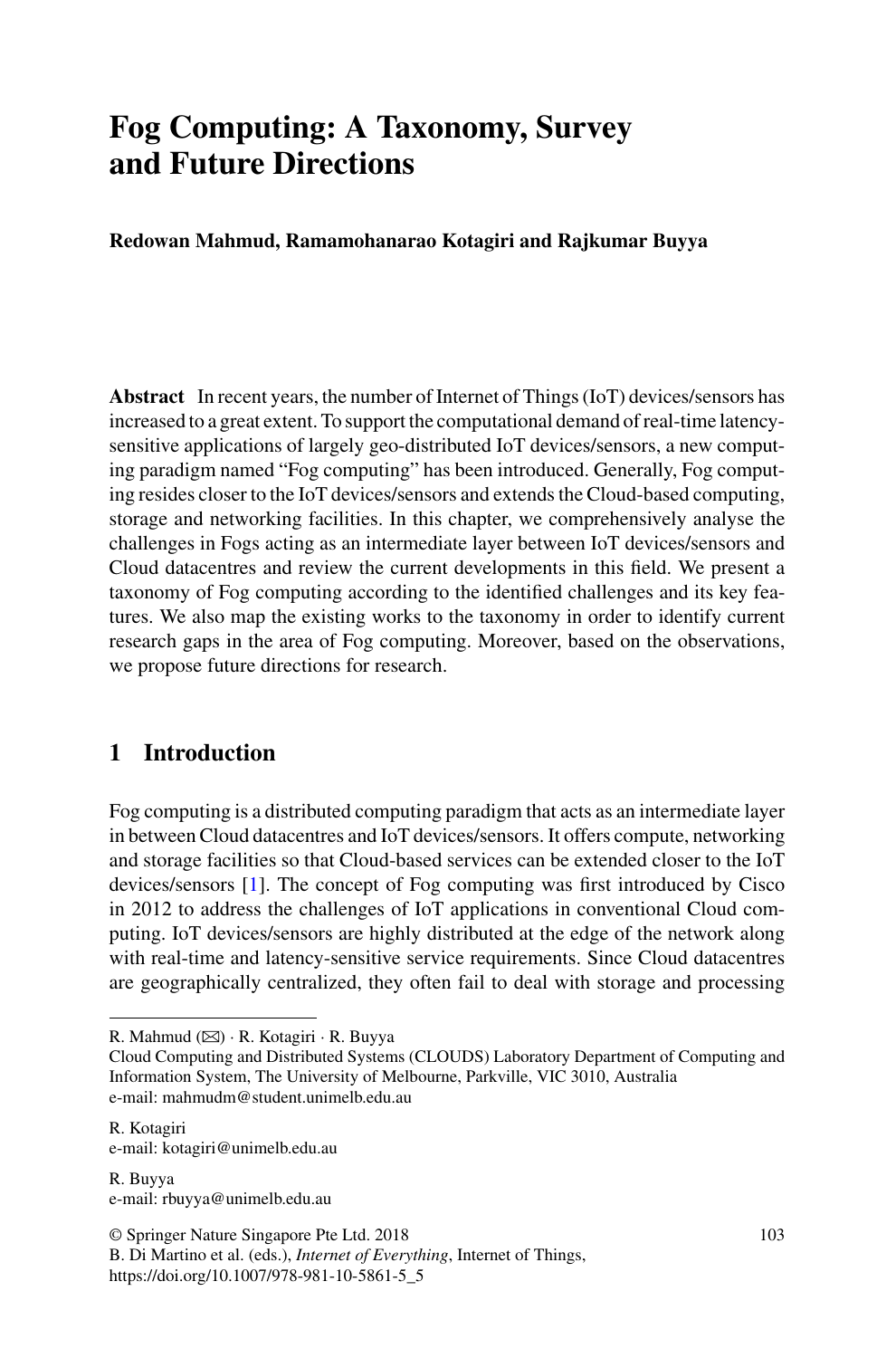<span id="page-1-0"></span>



demands of billions of geo-distributed IoT devices/sensors. As a result, congested network, high latency in service delivery, poor Quality of Service (QoS) are experienced [\[2\]](#page-25-1).

Typically, a Fog computing environment is composed of traditional networking components e.g. routers, switches, set top boxes, proxy servers, Base Stations (BS), etc. and can be placed at the closer proximity of IoT devices/sensors as shown in Fig. [1.](#page-1-0) These components are provided with diverse computing, storage, networking, etc. capabilities and can support service-applications execution. Consequently, the networking components enable Fog computing to create large geographical distributions of Cloud-based services. Besides, Fog computing facilitates location awareness, mobility support, real-time interactions, scalability and interoperability [\[3\]](#page-25-2). Thereby, Fog computing can perform efficiently in terms of service latency, power consumption, network traffic, capital and operational expenses, content distribution, etc. In this sense, Fog computing better meets the requirements with respect to IoT applications compared to a solely use of Cloud computing [\[4\]](#page-25-3). However, the concept of Fog computing is very much similar to the existing computing paradigms. In this chapter, we elaborately discuss the fundamental differences of Fog computing with other computing paradigms. Here, we also analyse different aspects of Fog computing including corresponding resource architecture, service quality, security issues, etc. and review recent research works from the literature. We present a taxonomy based on the key properties and associated challenges in Fog computing. We map the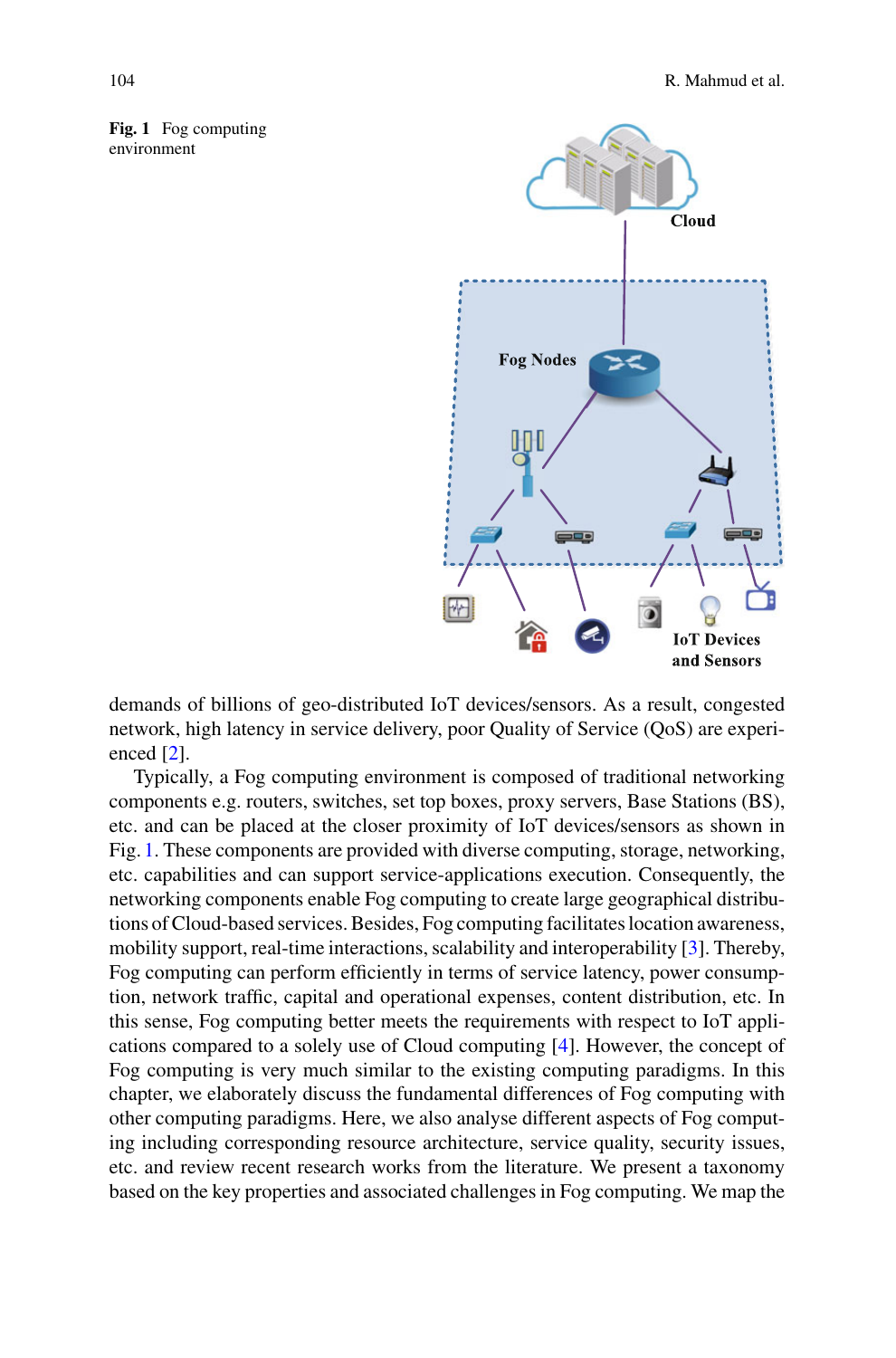existing works to the taxonomy to identify innovative approaches and limitations in this field. Based on the observations, we also propose potential future directions so that further improvement in Fog computing can be achieved. The rest of the chapter is organized as follows. In Sect. [2,](#page-2-0) we discuss the differences of Fog computing with other related computing approaches. After that, we describe the challenges of Fog computing and propose our taxonomy in Sects. [3](#page-3-0) and [4,](#page-5-0) respectively. From Sects. [5](#page-7-0) to [10,](#page-19-0) we map the existing research works to the proposed taxonomy. In Sect. [11,](#page-20-0) we analyze research gaps and present some promising directions towards future research in Fog computing. Finally, we summarize the findings and conclude the paper.

#### <span id="page-2-0"></span>**2 Related Computing Paradigms**

With the origination of Cloud computing, computation technology has entered to a new era. Many computation service providers including Google, Amazon, IBM, Microsoft, etc. are currently nurturing this popular computing paradigm as a utility. They have enabled cloud based services such as Infrastructure as a Service (IaaS), Platform as a Service (PaaS), Software as a Service (SaaS), etc. to handle numerous enterprise and educational related issues simultaneously. However, most of the Cloud datacentres are geographically centralized and situated far from the proximity of the end devices/users. As a consequence, real-time and latency-sensitive computation service requests to be responded by the distant Cloud datacentres often endure large round-trip delay, network congestion, service quality degradation, etc. To resolve these issues besides centralized Cloud computing, a new concept named "Edge computing" has recently been proposed [\[5](#page-25-4)].

The fundamental idea of Edge computing is to bring the computation facilities closer to the source of the data. More precisely, Edge computing enables data processing at the edge network [\[6](#page-25-5)]. Edge network basically consists of end devices (e.g. mobile phone, smart objects, etc.), edge devices (e.g. border routers, set-top boxes, bridges, base stations, wireless access points etc.), edge servers, etc. and these components can be equipped with necessary capabilities for supporting edge computation. As a localized computing paradigm, Edge computing provides faster responses to the computational service requests and most often resists bulk raw data to be sent towards core network. However, in general Edge computing does not associate IaaS, PaaS, SaaS and other cloud based services spontaneously and concentrate more towards the end devices side [\[7](#page-25-6)].

Taking the notion of Edge and Cloud computing into account, several computing paradigms have already been introduced in computation technology. Among them Mobile Edge Computing (MEC), Mobile Cloud Computing (MCC) are considered as the potential extensions of Cloud and Edge computing.

As an edge-centric computing paradigm,MEC has already created significant buzz in the research domain. MEC has been regarded as one of the key enablers of modern evolution of cellular base stations. It offers edge servers and cellular base staions to be operated combinedly [\[8\]](#page-25-7). MEC can be either connected or not connected with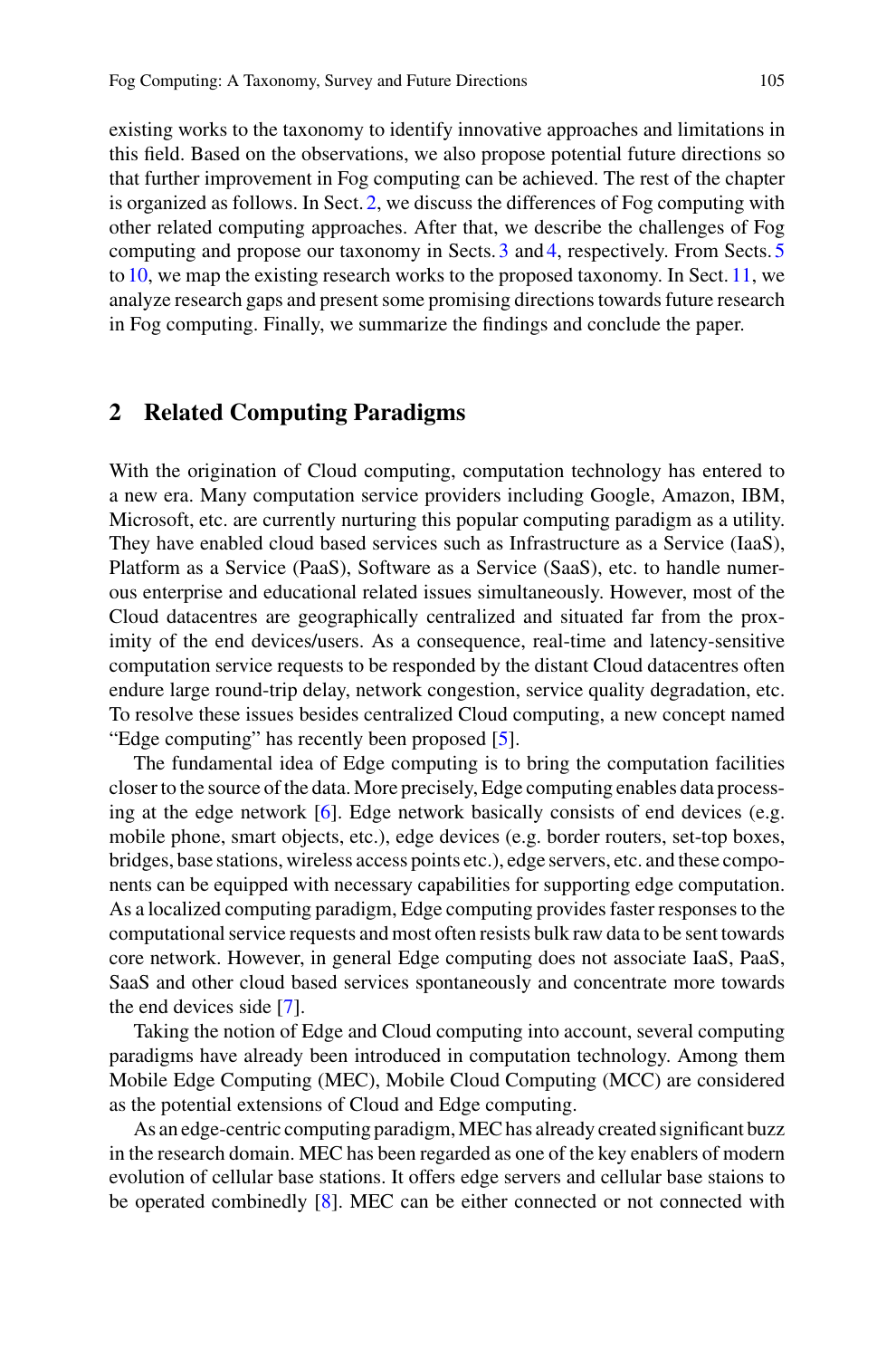distant Cloud datacentres. Thus along with end mobile devices, MEC supports 2 or 3 tire hierarchical application deployment in the network [\[9\]](#page-25-8). Besides, MEC targets adaptive and faster initiation of cellular services for the customers and enhances network efficiency. In recent times, significant improvement in MEC has been made so that it can support 5G communications. Moreover, it aims at flexible access to the radio network information for content distribution and application development [\[10,](#page-25-9) [11\]](#page-25-10).

MCC is another recent trend in computation. Due to the proliferation of smart mobile devices, nowadays end users prefer to run necessary applications in their hand held devices rather than traditional computers. However, most of the smart mobile devices are subjected to energy, storage and computational resource constraints [\[12](#page-25-11)]. Therefore, in critical scenarios, it is more feasible to execute compute intensive applications outside the mobile devices compared to execute those applications locally. In this case, MCC provides necessary computational resources to support such remote execution of offloaded mobile applications in closer proximity of end users [\[13](#page-25-12), [14](#page-25-13)]. In MCC, most often light-weight cloud servers named cloudlet [\[15\]](#page-26-0) are placed at the edge network. Along with end mobile devices and Cloud datacentres, cloudlets develop a 3 tire hierarchical application deployment platform for rich mobile applications [\[9](#page-25-8)]. In brief, MCC combines cloud computing, mobile computing and wireless communication to enhance Quality of Experience (QoE) of mobile users and creates new business opportunities for both network operators and cloud service providers.

Like MEC and MCC, Fog computing can also enable edge computation. However, besides edge network, Fog computing can be expanded to the core network as well [\[3](#page-25-2)]. More precisely, both edge and core networking (e.g. core routers, regional servers, wan switches, etc.) components can be used as computational infrastructure in Fog computing (Fig. [2\)](#page-4-0). As a consequence, multi-tire application deployment and service demand mitigation of huge number of IoT devices/sensors can easily be observed through Fog computing. In addition, Fog computing components at the edge network can be placed closer to the IoT devices/sensors compared to cloudlets and cellular edge servers. As IoT devices/sensors are densely distributed and require real-time responses to the service requests, this approach enables IoT data to be stored and processed within the vicinity of IoT device/sensors. As a result, service delivery latency for real-time IoT applications will be minimized to a great extent. Unlike Edge computing, Fog computing can extend cloud based services like IaaS, PaaS, SaaS, etc. to the edge of the network as well. Due to the aforementioned features, Fog computing is considered as more potential and well structured for IoT compared to other related computing paradigms.

## <span id="page-3-0"></span>**3 Challenges in Fog Computing**

Fog computing is considered as the promising extension of Cloud computing paradigm to handle IoT related issues at the edge of network. However, in Fog computing, computational nodes are heterogeneous and distributed. Besides, Fog based services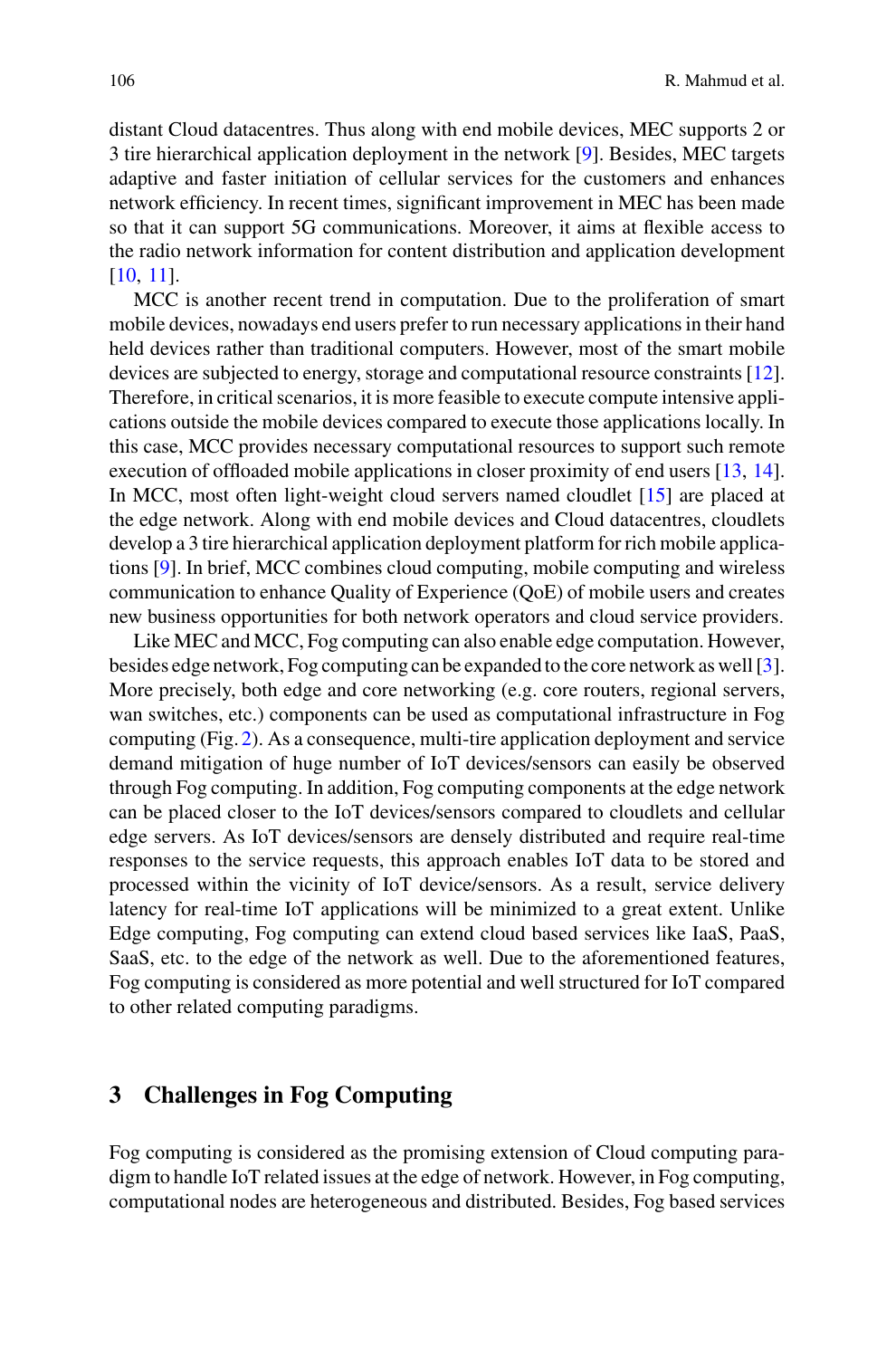

<span id="page-4-0"></span>**Fig. 2** Computation domain of Cloud, Fog, Edge, Mobile Cloud and Mobile Edge computing

have to deal with different aspects of constrained environment. Assurance of security is also predominant in Fog computing. Analysing the features of Fog computing from structural, service oriented and security perspectives, the challenges in this field can be listed as follows:

#### • **Structural issues**

- Different components from both edge and core network can be used as potential Fog computing infrastructure. Typically these components are equipped with various kinds of processors but are not employed for general purpose computing. Provisioning the components with general purpose computation besides their traditional activities will be very challenging.
- Based on operational requirements and execution environment, the selection of suitable nodes, corresponding resource configuration and places of deployment are vital in Fog as well.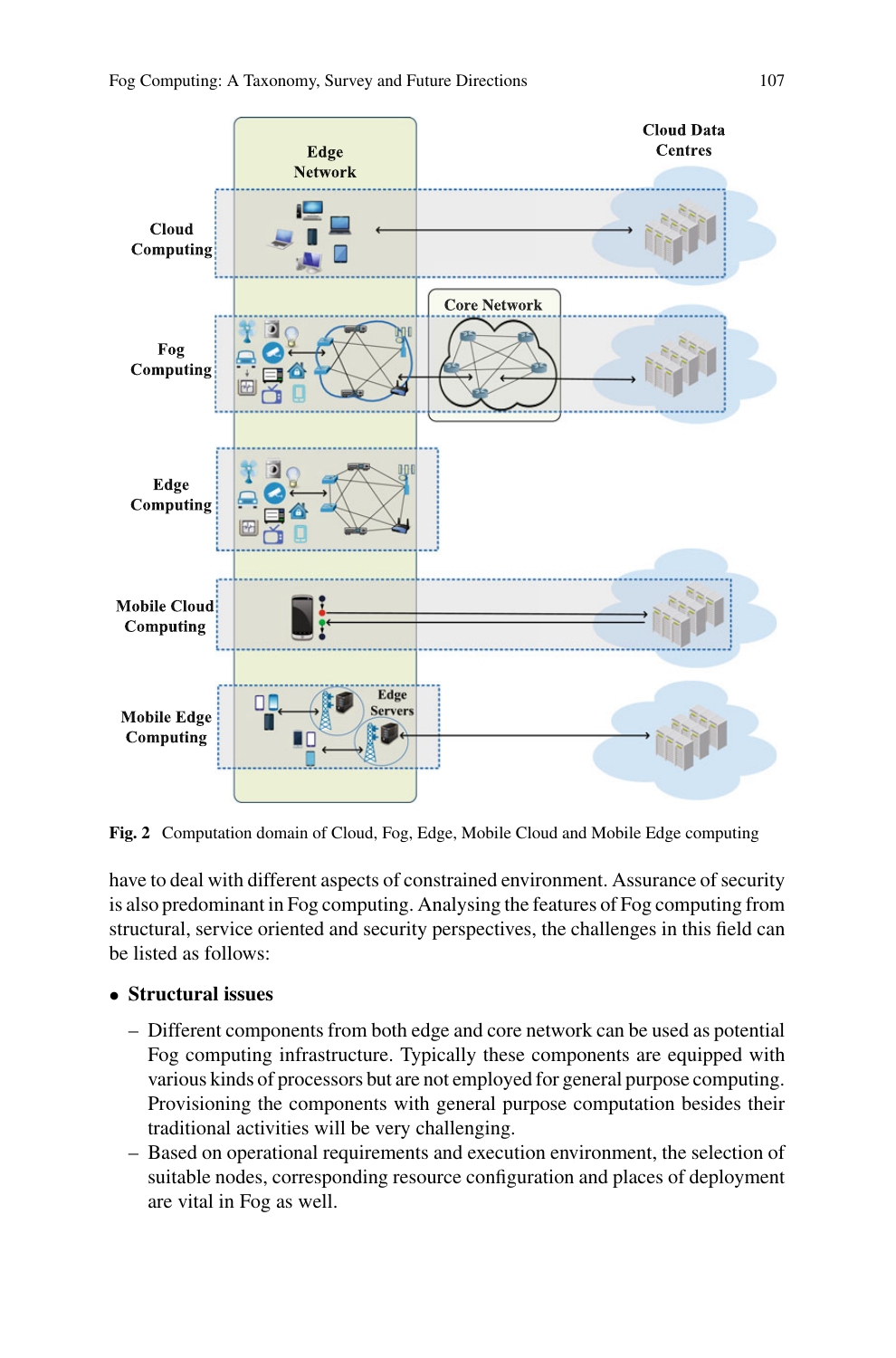- In Fog computing, computational nodes are distributed across the edge network and can be virtualized or shared. In this case, identification of appropriate techniques, metrics, etc. for inter-nodal collaboration and efficient resource provisioning are important.
- The structural orientation of Fog computing is compatible for IoT. However, competency assurance of Fog computing in other networking systems such as Content Distribution Network (CDN), vehicular network, etc. will be very challenging.

#### • **Service oriented**

- Not all Fog nodes are resource enriched. Therefore, large scale applications development in resource constrained nodes are not quite easy compared to conventional datacentres. In this case, potential programming platform for distributed applications development in Fog are required to be introduced.
- Policies to distribute computational tasks and services among IoT devices/sensors, Fog and Cloud infrastructures are required to be specified. Data visualization through web-interfaces are also difficult to design in Fog computing.
- In Fog computing, the Service Level Agreement (SLA) is often affected by many factors such as, service cost, energy usage, application characteristics, data flow, network status etc. Therefore, on a particular scenario, it is quite difficult to specify the service provisioning metrics and corresponding Service Level Objectives (SLOs). Besides, it is highly required to retain the fundamental QoS of the Fog nodes for which they are actually designed.

#### • **Security aspects**

- Since Fog computing is designed upon traditional networking components, it is highly vulnerable to security attacks.
- Authenticated access to services and maintenance of privacy in a largely distributed paradigm like Fog computing are hard to ensure.
- Implementation of security mechanisms for data-centric integrity can affect the QoS of Fog computing to a great extent.

In addition to aforementioned challenges service scalability, end users QoE, contextawareness, mobility support are very crucial performance indicator for Fog computing and very difficult to deal with in real-time interactions.

# <span id="page-5-0"></span>**4 Taxonomy**

Figure [3](#page-6-0) represents our proposed taxonomy for Fog computing. Based on the identified challenges from Sect. [3,](#page-3-0) the taxonomy provides a classification of the existing works in Fog computing. More precisely, the taxonomy highlights the following aspects in Fog computing.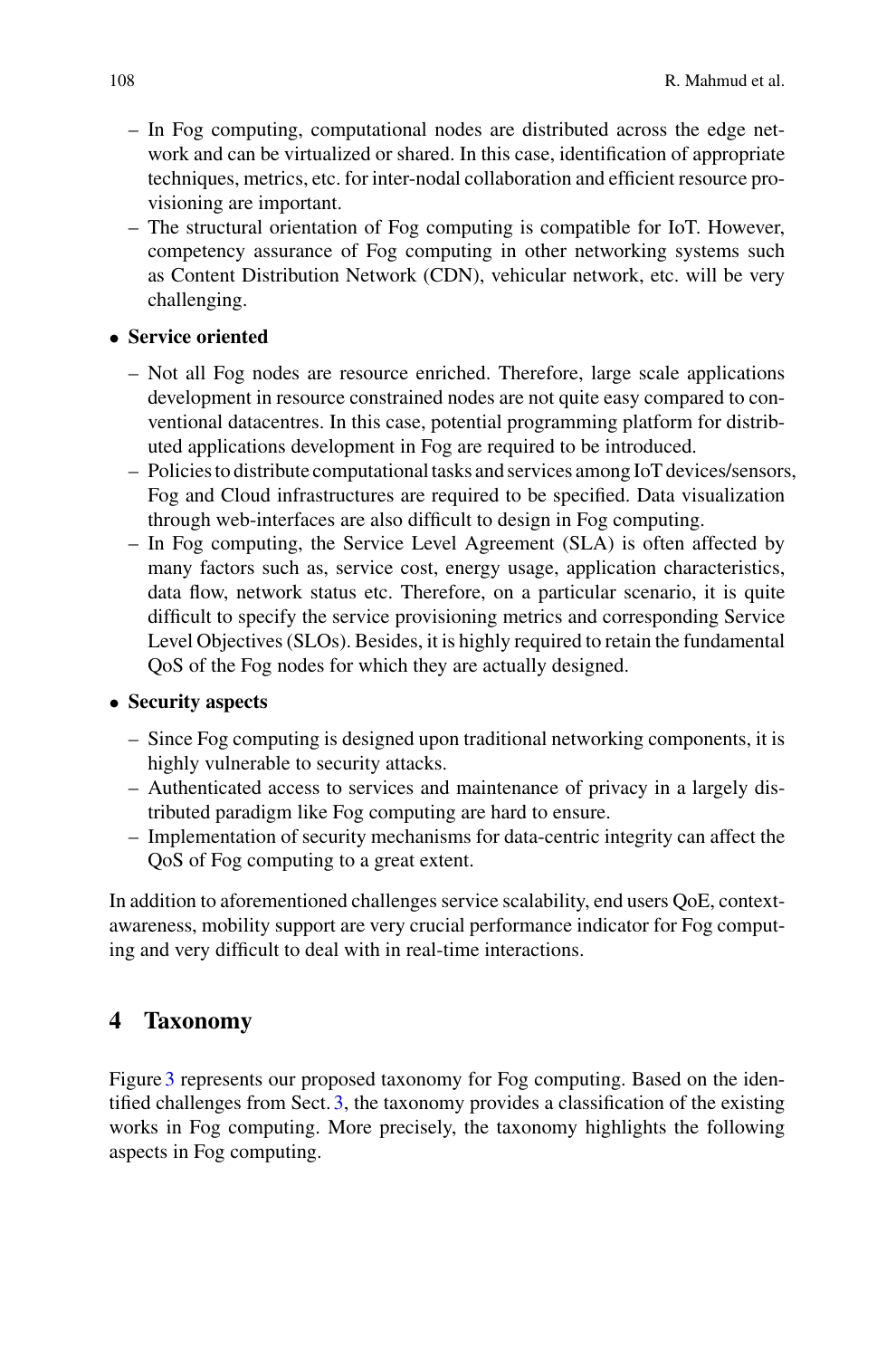

<span id="page-6-0"></span>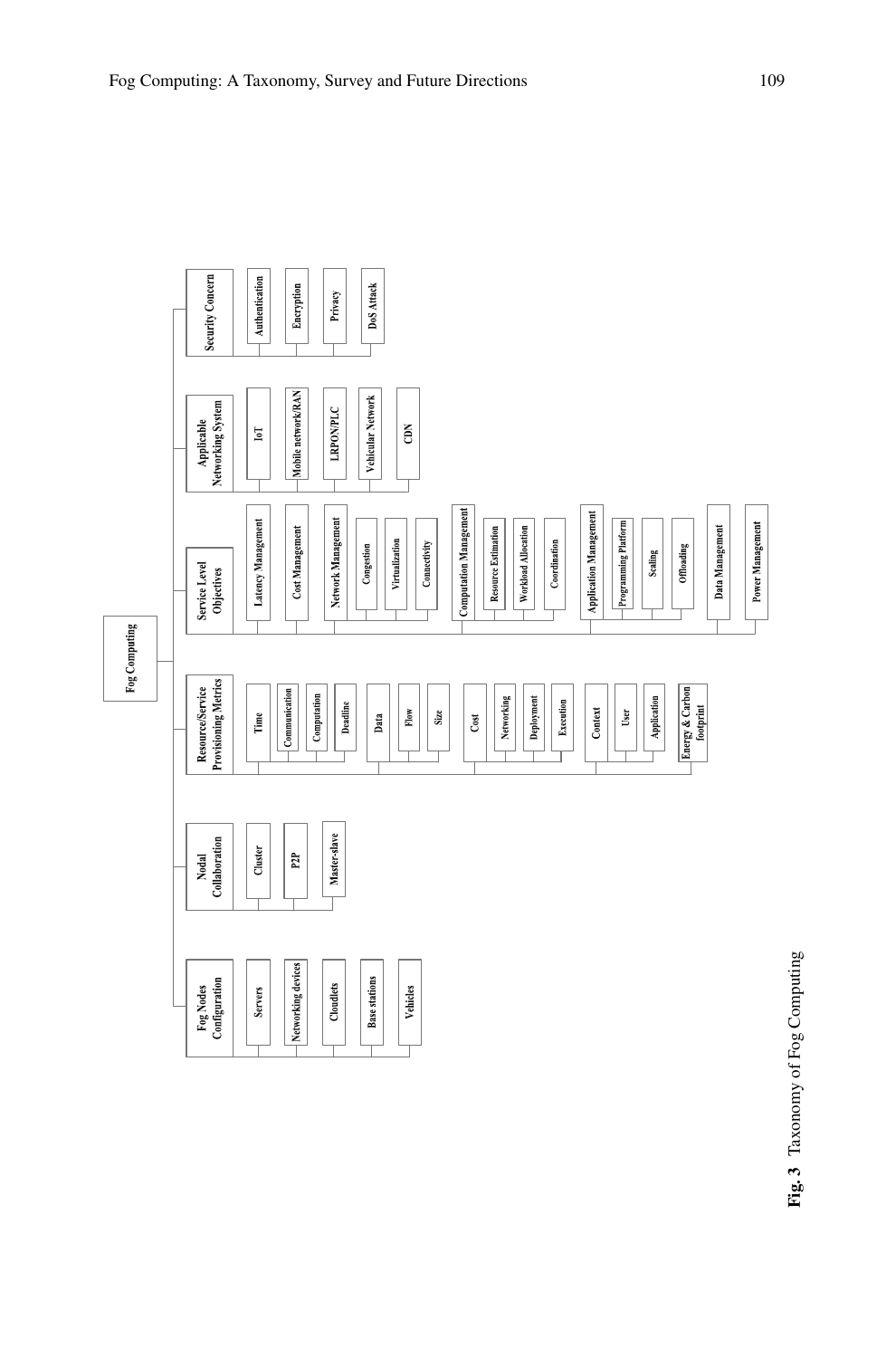- Fog Nodes Configuration. The computational nodes with heterogeneous architecture and configurations that are capable to provide infrastructure for Fog computing at the edge of the network.
- Nodal Collaboration. The techniques for managing nodal collaboration among different Fog nodes within the edge network.
- Resource/Service Provisioning Metric. The factors that contribute to provision resources and services efficiently under different constraints.
- Service Level Objectives. The SLOs that have been attained by deploying Fog computing as an intermediate layer between Cloud datacentres and end devices/sensors.
- Applicable Network System. The different networking systems where Fog computing has been introduced as extension of other computing paradigms.
- Security Concern. The security issues that have been considered in Fog computing on different circumstances.

Proposed system and corresponding solutions in the existing works generally covers different categories of the taxonomy. However, as this taxonomy is designed based on the associated features of Fog computing, it does not reflect the relative performance of the proposed solutions. Actually, the reviewed existing works considers diverse execution environment, networking topology, application characteristics, resource architecture, etc. and targets different challenges. Therefore, identification of the best approach for Fog computing in terms of structural, service and security aspects is very difficult.

In the following sections (from Sects.  $5$  to  $10$ ), we map the existing works in Fog computing to our proposed taxonomy and discuss different facts in detail.

## <span id="page-7-0"></span>**5 Fog Nodes Configuration**

Five types of Fog nodes and their configurations have been mentioned in the literature: namely servers, networking devices, cloudlets, base stations, vehicles.

## *5.1 Servers*

The Fog servers are geo-distributed and are deployed at very common places for example; bus terminals, shopping centres, roads, parks, etc. Like light-weight Cloud servers, these Fog servers are virtualized and equipped with storage, compute and networking facilities. There are many works that have considered Fog servers as main functional component of Fog computing.

In some papers based on the physical size, Fog servers are termed as micro servers, micro datacentres [\[16,](#page-26-1) [17](#page-26-2)], nano servers [\[18](#page-26-3)], etc. whereas other works categorize Fog servers based on their functionalities like cache servers [\[19\]](#page-26-4), computation servers, storage servers [\[20](#page-26-5)], etc. Server based Fog node architecture enhances the computa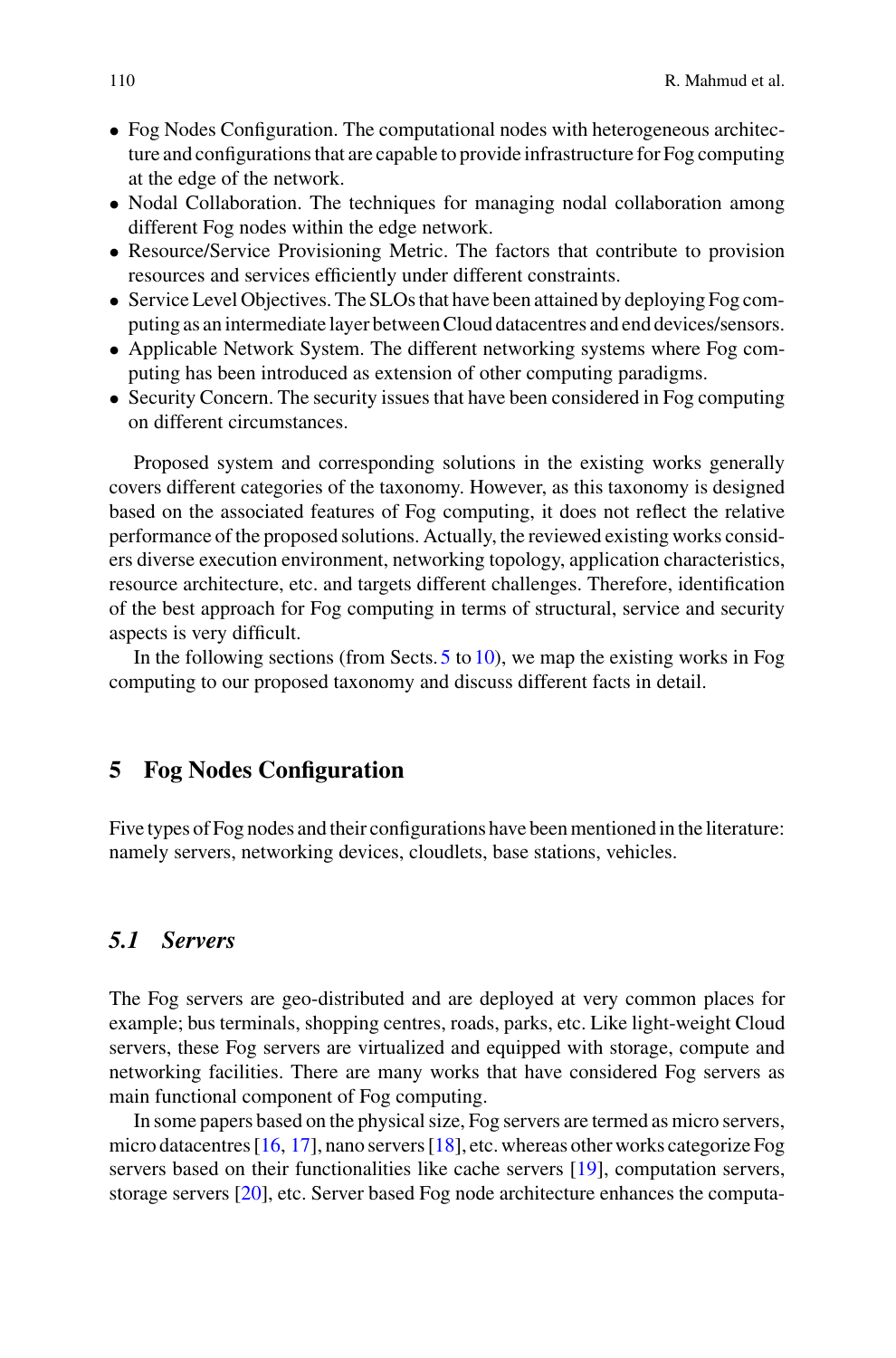tion and storage capacity in Fog computing. However, it limits the pervasiveness of the execution environment.

### *5.2 Networking Devices*

Devices like gateway routers, switches, set-top boxes, etc. besides their traditional networking activities (routing, packet forwarding, analog to digital signal conversions, etc.) can act as potential infrastructure for Fog computing. In some existing works, the networking devices are designed with certain system resources including data processors, extensible primary and secondary memory, programming platforms, etc. [\[21](#page-26-6), [22](#page-26-7)].

In other works, apart from conventional networking devices, several dedicated networking devices like *Smart gateways* [\[23](#page-26-8)], *IoT Hub* [\[24\]](#page-26-9) have been introduced as Fog nodes. Distributed deployment of networking devices helps Fog computing to be ubiquitous although physical diversity of the devices significantly affects service and resource provisioning.

## *5.3 Cloudlets*

Cloudlets are considered as micro-cloud and located at the middle layer of end device, cloudlet, and Cloud hierarchy. Basically cloudlets have been designed for extending Cloud based services towards mobile device users and can complement MCC [\[12](#page-25-11)]. In several works [\[25,](#page-26-10) [26\]](#page-26-11), cloudlets are mentioned as Fog nodes. Cloudlet based Fog computing are highly virtualized and can deal with large number of end devices simultaneously. In some cases, due to structural constraints, cloudlets even after deploying at the edge act as centralized components. In this sense, the limitations of centralized computation still remain significant in Fog computing which resist to support IoT.

# *5.4 Base Stations*

Base stations are very important components in mobile and wireless networks for seamless communication and data signal processing. In recent works, traditional base stations equipped with certain storing and computing capabilities are considered suitable for Fog computing [\[27](#page-26-12), [28](#page-26-13)]. Like traditional base stations, Road Side Unit (RSU) [\[29](#page-26-14)] and small cell access points [\[30](#page-26-15)], etc. can also be used as potential Fog nodes.

Base stations are preferable for Fog based extension of Cloud Radio Access Network (CRAN), Vehicular Adhoc Network (VANET), etc. However, formation of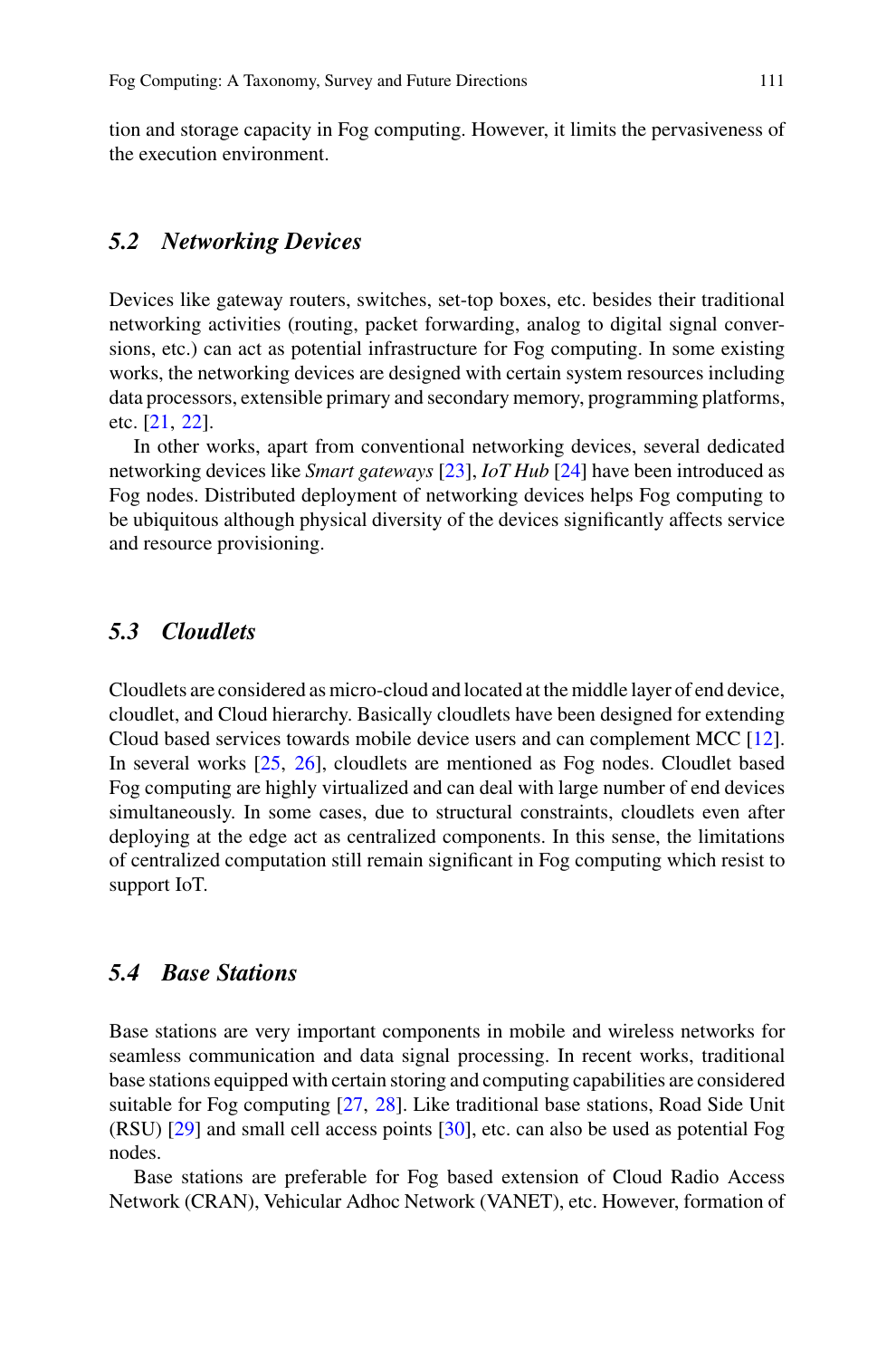a dense Fog environment with base stations is subjected to networking interference and high deployment cost.

#### *5.5 Vehicles*

Moving or parked vehicles at the edge of network with computation facilities can serve as Fog nodes [\[31,](#page-26-16) [32](#page-26-17)]. Vehicles as Fog nodes can form a distributed and highly scalable Fog environment. However, the assurance of privacy and fault tolerance along with desired QoS maintenance will be very challenging in such environment.

#### **6 Nodal Collaboration**

Three techniques (cluster, peer to peer and master-slave) for nodal collaboration in Fog computing have been specified in the literature.

## *6.1 Cluster*

Fog nodes residing at the edge can maintain a collaborative execution environment by forming cluster among themselves. Clusters can be formed either based on the homogeneity of the Fog nodes [\[26](#page-26-11)] or their location [\[31\]](#page-26-16). Computational load balancing [\[33\]](#page-27-0) and functional sub-system development [\[34\]](#page-27-1) can also be given higher priority while forming cluster among the nodes.

Cluster based collaboration is effective in exploiting capabilities of several Fog nodes simultaneously. However, static clusters are difficult to make scalable in runtime and dynamic formation of clusters largely depends on the existing load and the availability of Fog nodes. In both cases networking overhead plays a vital role.

#### *6.2 Peer to Peer*

In Fog computing Peer to Peer (P2P) collaboration among the nodes is very common. P2P collaboration can be conducted in both hierarchical [\[21\]](#page-26-6) and flat order [\[35](#page-27-2)]. Besides based on proximity, P2P collaboration between Fog nodes can be classified as home, local, non-local, etc. [\[18\]](#page-26-3). Through P2P collaboration not only processed output of one node appears as input to another node [\[36\]](#page-27-3) but also virtual computing instances are shared between the nodes [\[25](#page-26-10)].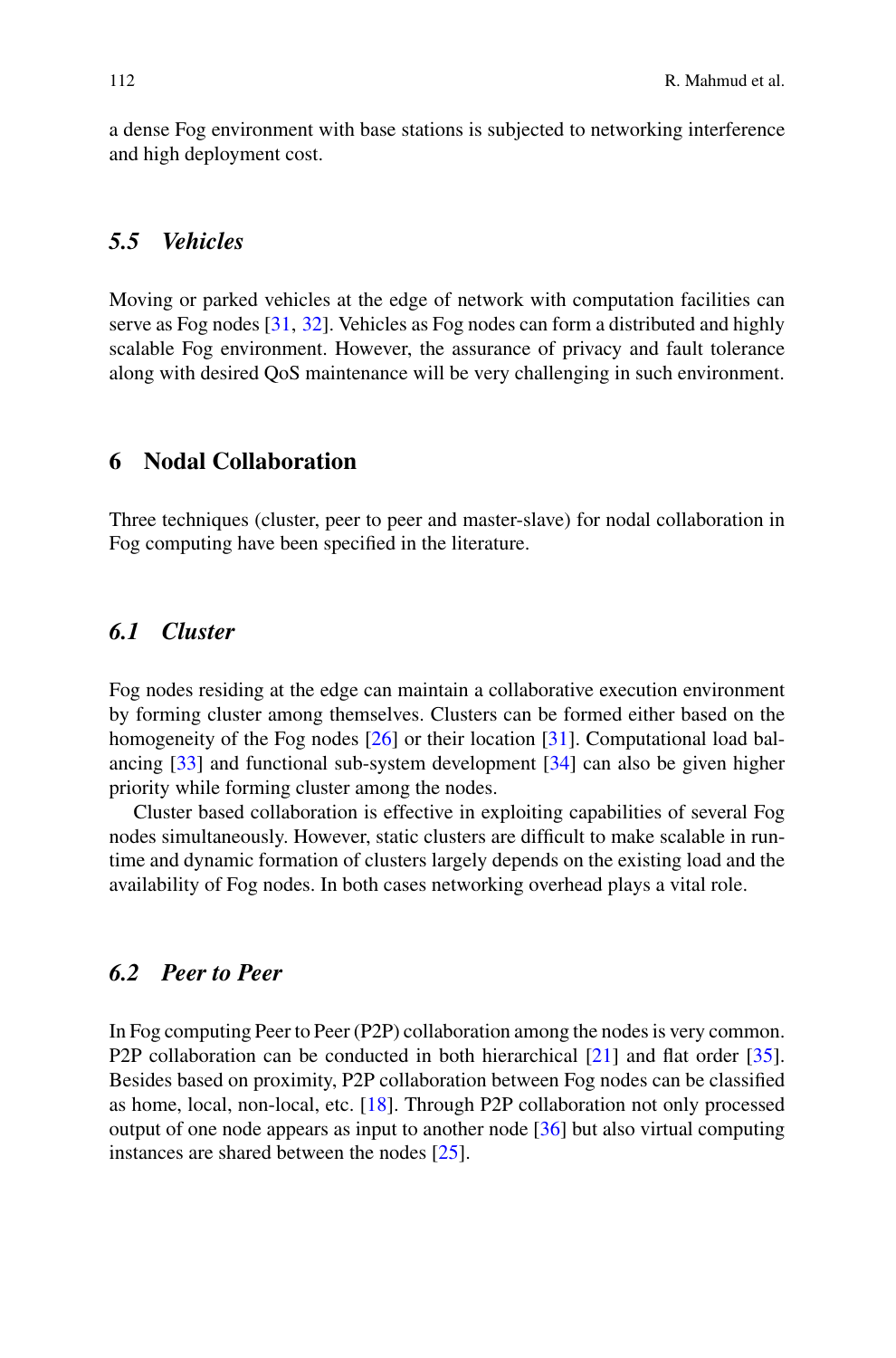Augmentation of Fog nodes in P2P collaboration is quite simple and nodes can be made reusable. However, reliability and access control related issues are predominant in P2P nodal collaboration.

## *6.3 Master-Slave*

In several works, master-slave based nodal collaboration has been mentioned elaborately. Through master-slave based collaboration generally a master Fog node controls functionalities, processing load, resource management, data flow, etc. of underlying slave nodes [\[16](#page-26-1)].

Besides, master-slave based approach along with cluster and P2P based nodal interactions can form a hybrid collaborative network within the Fog computing environment [\[22,](#page-26-7) [29\]](#page-26-14). However, in real-time data processing due to this kind of functional decomposition, the master and the slave Fog nodes require high bandwidth to communicate with each other.

### **7 Resource/Service Provisioning Metrics**

In existing literature of Fog computing many factors including time, energy, userapplication context, etc. have been found playing important roles in resource and service provisioning.

#### *7.1 Time*

In Fog computing paradigm, time is considered as one of the important factors for efficient resource and service provisioning.

**Computation time** refers to the required time for task execution. Computation time of an application largely depends on resource configuration where the application is running or the task has been scheduled [\[20\]](#page-26-5) and can be changed according to the existing load. Besides, task computation time helps to identify the active and idle periods of different applications which significantly influences resource and power management in Fog [\[18](#page-26-3)].

**Communication time** basically defines the networking delay to exchange data elements in Fog computing environment. In the literature it has been discussed in 2 folds: End device/sensors to Fog nodes [\[37](#page-27-4)], Fog nodes to Fog nodes [\[20\]](#page-26-5). Required communication time reflects the network context which assists selection of suitable Fog nodes for executing tasks.

**Deadline** specifies the maximum delay in service delivery that a system can tolerate. In some papers deadline satisfied task completion has been considered as impor-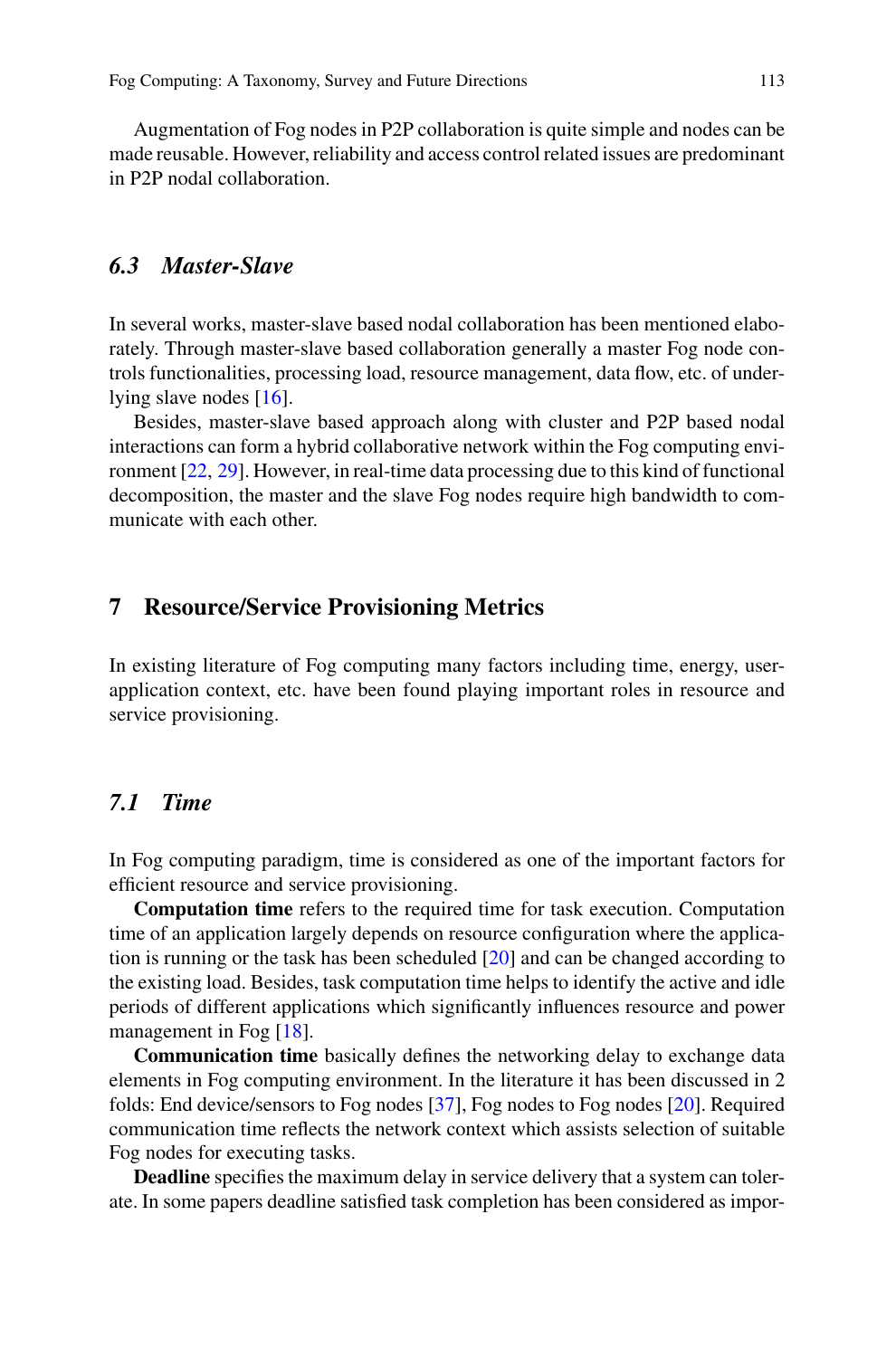tant parameter for measuring QoS of the system [\[30](#page-26-15), [32\]](#page-26-17). Basically service delivery deadline plays a significant role in characterizing latency sensitive and latency tolerant applications.

In addition, the impact of other time based metrics like data sensing frequency of end device/sensors, service access time in multi-tenant architecture, expected service response time, etc. can be investigated for efficient service and resource provisioning in Fog computing.

## *7.2 Data*

Among data-centric metrics, input data size and data flow characteristics are found very common in Fog computing literature.

**Data size** points to the amount of data that has to be processed through Fog computing. In several works, data size has been discussed in respect of computational space requirements of the requests [\[35](#page-27-2)]. Besides, bulk data collected from distributed devices/sensors can contain the features of Big Data [\[22](#page-26-7)] as well. In this case, provisioning resource and service according to the data load can be an effective approach. Moreover, data size plays an important role in making decision about either local or remote processing of the corresponding computational tasks [\[38\]](#page-27-5).

**Data flow** defines the characteristics of data transmission. Data flow through out the Fog computing environment can be event driven [\[16](#page-26-1)] or real time [\[36](#page-27-3)] and can influence resource and associated service provisioning to a great extent. Besides, sudden change in data flow sometimes promotes dynamic load balancing among the nodes [\[33\]](#page-27-0).

Moreover, the effectiveness of heterogeneous data architecture, data semantic rules, data integrity requirements can also be studied for resource and service provisioning in Fog computing.

## *7.3 Cost*

In certain cases, cost related factors form both service providers and users perspective become very influential in Fog resource and service provisioning.

**Networking cost** in Fog computing environment is directly related to the bandwidth requirements and associated expenses. In several works data uploading cost from end devices/sensors and inter-nodal data sharing cost have been considered as the elements of networking cost [\[28\]](#page-26-13) whereas in other works, experienced network latency due to bandwidth issues has been termed as networking cost [\[39](#page-27-6)].

**Deployment cost** is basically associated with the infrastructure placement related expenses in Fog computing environment. In some papers cost-effective infrastructure deployment has been considered supportive for efficient resource and service provisioning. Infrastructure deployment cost can be discussed in terms of both placing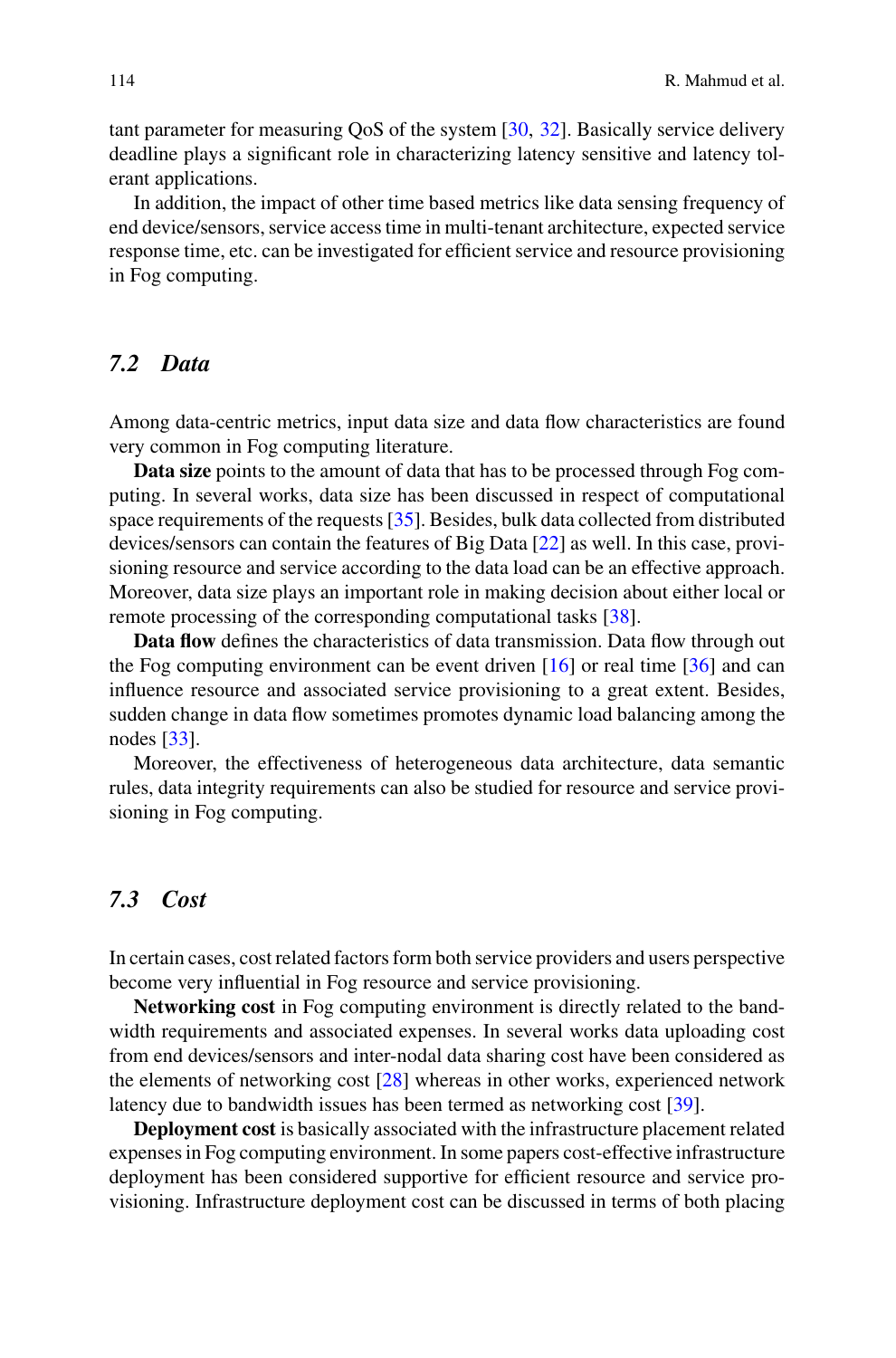Fog nodes in the network [\[40\]](#page-27-7) and creating virtual computing instances in Fog nodes [\[28\]](#page-26-13).

**Execution cost** refers to the computational expenses of Fog nodes while running applications or processing tasks. Although in other computing paradigms execution cost is widely used in resource provisioning and billing, in Fog computing this metric has been used in very few works. In these works total execution cost has been calculated in terms of task completion time and per unit time resource usage cost [\[39\]](#page-27-6).

In addition to aforementioned costs, expenses related to security safeguards, the maximum price that an user is willing to pay for a service, migration costs can also be considered for resource and service provisioning in Fog computing.

#### *7.4 Energy Consumption and Carbon Footprint*

In several works, energy related issues have been given higher priority in provisioning Fog resources and services. The energy consumption of all devices in home-based Fog computing environment [\[34](#page-27-1)] and the energy-latency tradeoff in different phases of Fog-Cloud interaction [\[41](#page-27-8)] have been highlighted widely in these works. In another work, carbon emission rate of different nodes in respect of per unit energy usage have been considered for resource provisioning purposes [\[42\]](#page-27-9).

As end devices/sensors are energy-constrained, energy aspects of end components for example residual battery lifetime, energy-characteristics of communication medium can also be investigated in provisioning Fog resources.

#### *7.5 Context*

Context refers to situation or condition of a certain entity in different circumstances. In Fog based research works user and application level context have been discussed for resource and service provisioning.

**User** context such as user characteristics, service usage history, service relinquish probability, etc. can be used for allocating resources for that user in future [\[43\]](#page-27-10). Users service feedback for example Net Promoter Score (NPS) and user requirements [\[44\]](#page-27-11) can also be used for service and resource provisioning purposes [\[45\]](#page-27-12). In other works users density [\[27](#page-26-12)], mobility [\[31](#page-26-16)] and network status [\[19](#page-26-4)] have also been considered for service provisioning.

**Application** context can be considered as operational requirements of different applications. Operational requirements includes task processing requirements ( CPU speed, storage, memory) [\[23](#page-26-8), [29](#page-26-14), [46](#page-27-13)], networking requirements [\[24,](#page-26-9) [25\]](#page-26-10), etc. and can affect resource and service provisioning. In other works current task load of different applications [\[26](#page-26-11), [35](#page-27-2)] have also been considered as application context.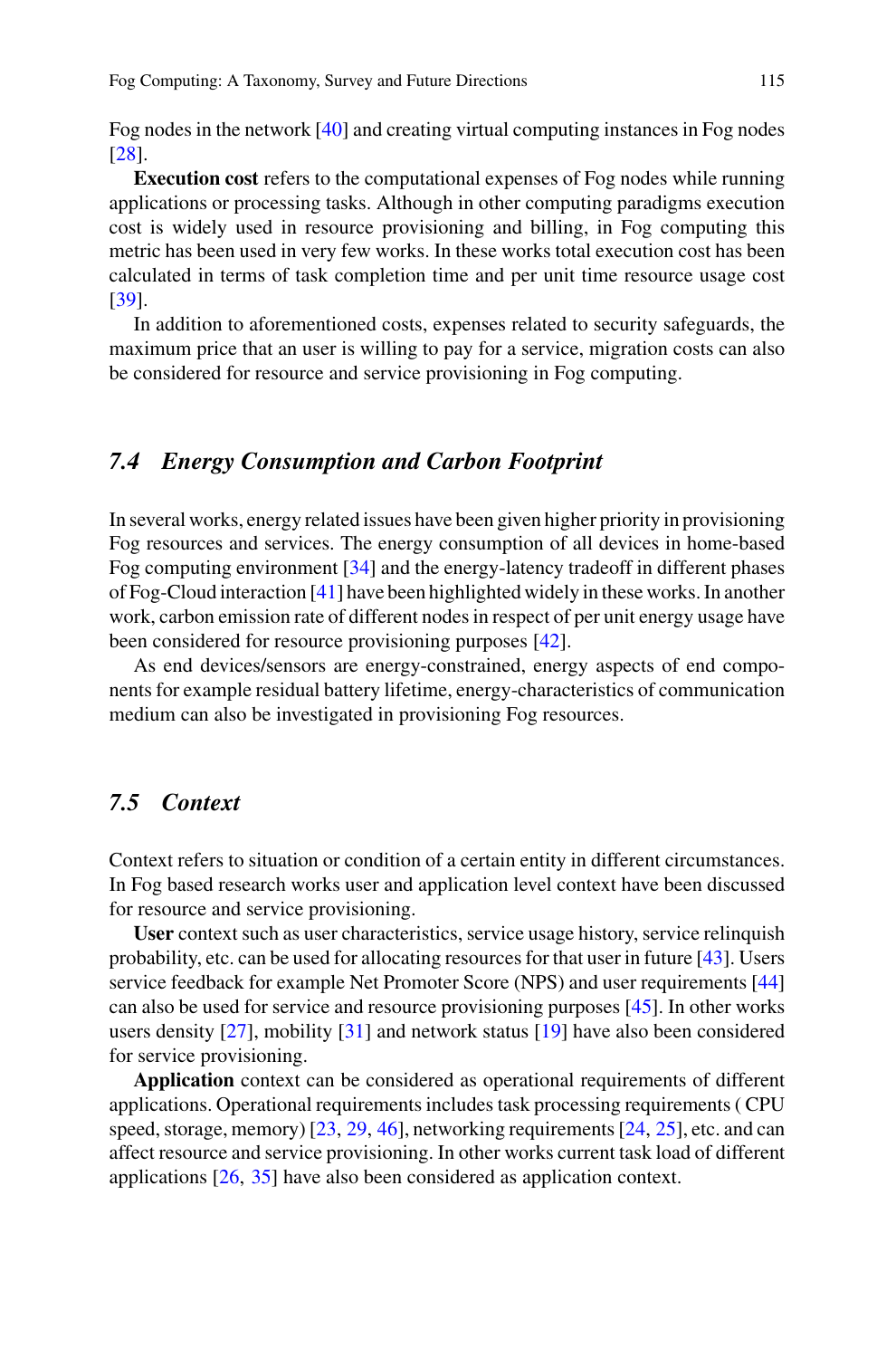Moreover, contextual information in Fog computing can be discussed in terms of execution environment, nodal characteristics, application architecture, etc. and along with the other contexts they can play vital roles in provisioning resource and services. Therefore, it is essential to investigate the impact of every contextual information in-detail.

### **8 Service Level Objectives**

In existing literature, several unique Fog node architecture, application programming platform, mathematical model and optimization technique have been proposed to attain certain SLOs. Most of the attained SLOs are management oriented and cover latency, power, cost, resource, data, application, etc. related issues.

#### *8.1 Latency Management*

Latency management in Fog computing basically resists the ultimate service delivery time from surpassing an accepted threshold. This threshold can be the maximum tolerable latency of a service request or applications QoS requirement.

To ensure proper latency management, in some works efficient initiation of nodal collaboration has been emphasized so that the computation tasks through the collaborated nodes can be executed within the imposed latency constraints [\[30](#page-26-15)]. In another work, computation task distribution between the client and Fog nodes have been conducted with a view to minimizing the total computation and communication latency of service requests [\[20](#page-26-5)].

Besides, in another work architecture of low-latency Fog network has been proposed for latency management [\[37](#page-27-4)]. The basic intention of this work is to select that node from the Fog network which provides lowest latency in service delivery.

#### *8.2 Cost Management*

Cost management in Fog computing can be discussed in terms of Capital Expenses (CAPEX) and Operating Expenses (OPEX).

The main contributor of CAPEX in Fog computing is the deployment of cost of distributed Fog nodes and their associated networks. In this case, suitable placement and optimized number of Fog nodes play a significant role in minimizing the CAPEX in Fog computing. Investigating this issue, a Fog computing network architecture has been proposed in [\[40](#page-27-7)] that minimizes the total CAPEX in fog computing by optimizing the places and numbers of Fog node deployment.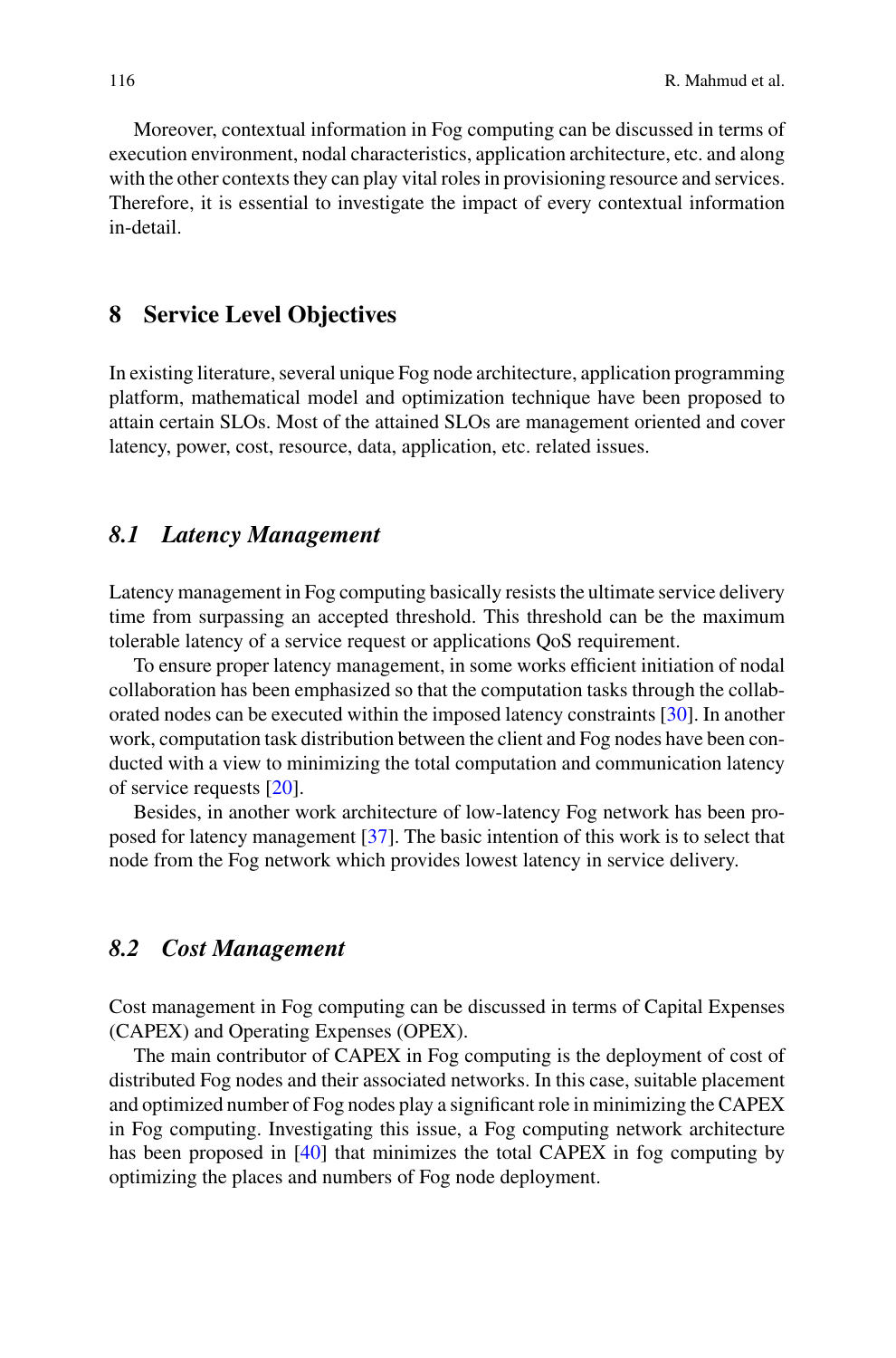In another work [\[28\]](#page-26-13), Fog nodes have been considered as virtualized platforms for launching VMs. Execution of data processing operations in these VMs are not free of cost and the cost can be varied from provider to provider. Therefore, it is feasible to exploit cost-diversity of different Fog nodes/ providers for minimizing OPEX in Fog computing. In respect to this fact, a solution to find suitable set of Fog nodes for hosting VMs has been proposed in that paper which aims to minimize the OPEX in Fog computing.

#### *8.3 Network Management*

Network management in Fog computing includes core-network congestion control, support for Software Define Network (SDN)/ Network Function Virtualization (NFV), assurance of seamless connectivity, etc.

**Network congestion** mainly occurs due to increasing overhead on the network. As in IoT, end devices/sensors are highly distributed across the edge, simultaneous interactions of end components with Cloud datacentres can increase the overhead on the core network to a great extent. In such case network congestion will occur and degrade the performance of the system. Taking cognizance of this fact, in [\[23\]](#page-26-8) a layered architecture of Fog node has been proposed that provides local processing of the service requests. As a consequence, despite of receiving bulk service requests, Clouds get consized version of the requests which contribute less to the network congestion.

**Virtualization** of conventional networking system has already drawn significant research attention. SDN is considered as one of the key enablers of virtualized network. SDN is a networking technique that decouples the control plane from networking equipment and implements in software on separate servers. One of the important aspects of SDN is to provide support for NFV. Basically, NFV is an architectural concept that virtualizes traditional networking functions (network address translation (NAT), firewalling, intrusion detection, domain name service (DNS), caching, etc.) so that they can be executed through software. In Cloud based environment SDN and NFV is quite influencing due to their wide range of services. Being motivated by this, in several research works [\[16](#page-26-1), [29](#page-26-14), [38\]](#page-27-5) new network structures of Fog computing have been proposed to enable SDN and NFV.

**Connectivity** ensures seamless communication of end devices with other entities like Cloud, Fog, Desktop computers, Mobile devices, end devices, etc. despite of their physical diversity. As a consequence, resource discovery, maintenance of communication and computation capacity become easier within the network. Several works in Fog computing have already targeted this issue and proposed new architecture of Fog nodes e.g. *IoT Hub* [\[24](#page-26-9)] and Fog networking e.g. *Vehicular Fog Computing* [\[31\]](#page-26-16) for connectivity management and resource discovery. Besides, for secured connectivity among the devices a policy driven framework has also been developed for Fog computing [\[25\]](#page-26-10).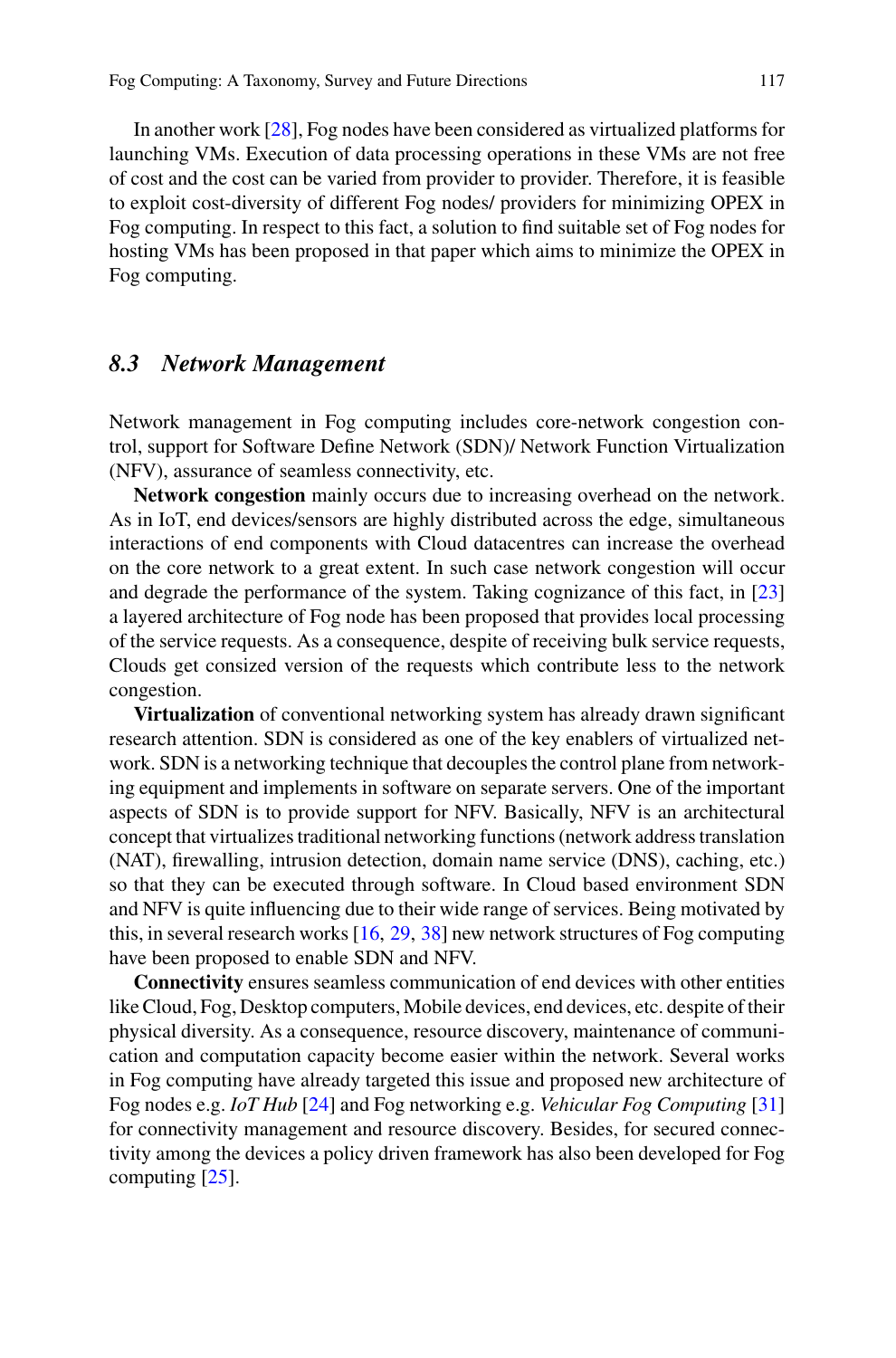#### *8.4 Computation Management*

Among the attained SLOs, assurance of proper computational resource management in Fog computing is very influential. Fog computing resource management includes resource estimation, workload allocation, resource coordination, etc.

**Resource estimation** in Fog computing helps to allocate computational resources according to some policies so that appropriate resources for further computation can be allocated, desired QoS can be achieved and accurate service price can be imposed. In existing literature, resource estimation policies are developed in terms of user characteristics , experienced QoE, features of service accessing devices, etc. [\[17,](#page-26-2) [43,](#page-27-10) [45\]](#page-27-12).

**Workload allocation** in Fog computing should be done in such a way so that utilization rate of resources become maximized and longer computational idle period get minimized. More precisely, balanced load on different components is ensured. In a Fog based research work [\[20\]](#page-26-5), scheduling based workload allocation policy has been introduced to balance computation load on Fog nodes and client devices. As a consequence overhead on both parts become affordable and enhance QoE. In another work [\[41](#page-27-8)] a workload allocation framework has been proposed that balances delay and power consumption in Fog-Cloud interaction.

**Coordination** among different Fog resources is very essential as they are heterogeneous and resource constrained. Due to decentralized nature of Fog computing, in most cases large scale applications are distributively deployed in different Fog nodes. In such scenarios without proper co-ordination of Fog resources, attainment of desired performance will not be very easy. Considering this fact, in [\[36](#page-27-3)] a directed graph based resource co-ordination model has been proposed for Fog resource management.

## *8.5 Application Management*

In order to ensure proper application management in Fog computing, efficient programming platforms are very essential. Besides the scalability and computation offloading facilities also contribute significantly in application management.

**Programming platform** provides necessary components such as interfaces, libraries, run-time environment, etc. to develop, compile and execute applications. Due to dynamic nature of Fog computing, assurance of proper programming support for large-scale applications is very challenging. In order to overcome this issue, a new programming platform named *Mobile Fog* [\[21](#page-26-6)] has been introduced. *Mobile Fog* offers simplified abstraction of programming models for developing large-scale application over heterogeneous-distributed devices. In another paper [\[36\]](#page-27-3), besides coordinating resources during applications execution, a programming platform based on distributed data flow approach has also been designed for application development in Fog computing.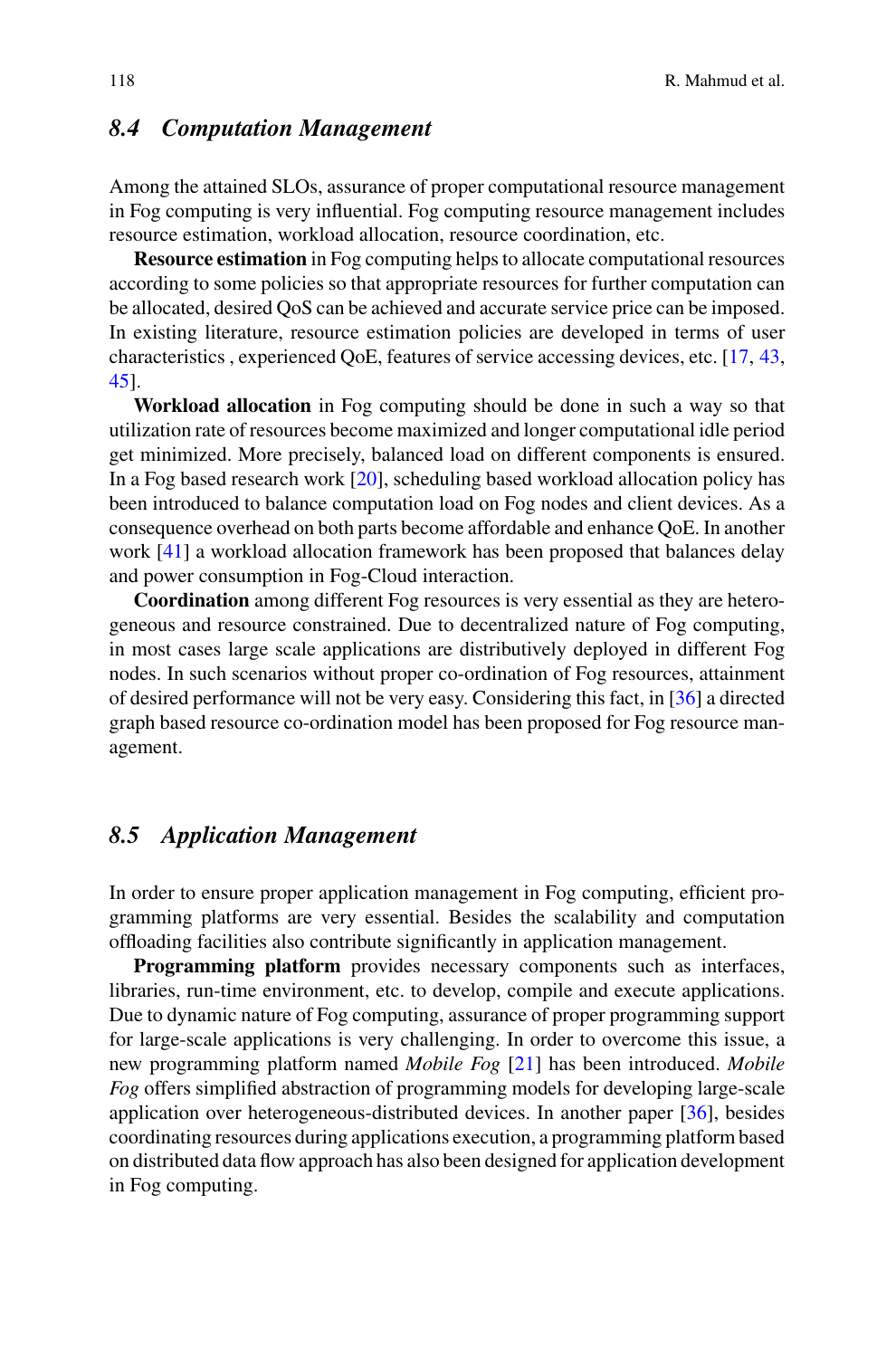**Scaling** points to the adaptation capability of applications in retaining their service quality even after proliferation of application users and unpredictable events. Scaling techniques can also be applied in application scheduling and users service access. To support scalable scheduling of data stream applications, architecture of a QoSaware self adaptive scheduler [\[26\]](#page-26-11) has been recently proposed in Fog computing. This scheduler can scale applications with the increasing of both users and resources and does not ask for global information about the environment. Moreover, due to self-adaptive capability of the scheduler, automatic reconfiguration of the resources and placement of applications in a distributed fashion become easier. Besides, based on distance, location and QoS requirements of the service accessing entities, an adaptive technique for users service access mode selection has also been proposed in Fog computing [\[27](#page-26-12)].

**Offloading** techniques facilitate resource constrained end devices in sending their computational tasks to some resource-enriched devices for execution. Computational offloading is very common in mobile cloud environment. However, recently, as a part of compatibility enhancement of Fog computing for other networking systems, computation offloading support for mobile applications in Fog computing have been emphasized in several papers. In these papers offloading techniques have been discussed in terms of both distributed computation of mobile applications [\[35\]](#page-27-2) and resources availability [\[39\]](#page-27-6).

#### *8.6 Data Management*

Data management is another important SLO that is highly required to be achieved for efficient performance of Fog computing. In different research works data management in Fog computing has been discussed from different perspectives. In [\[23,](#page-26-8) [44\]](#page-27-11) initiation of proper data analytic services and resource allocation for data pre-processing have been focused for data management policy in Fog computing. Besides, lowlatency aggregation of data coming from distributed end devices/sensors can also be considered for efficient data management [\[22\]](#page-26-7). Moreover, the storage capability of end devices/sensors are not so reach. In this case, storage augmentation in Fog computing for preserving data of end entities can be very influential. Therefore, in [\[39\]](#page-27-6) besides application management, storage expansion in Fog computing for mobile devices have also been discussed as integral part of data management.

## *8.7 Power Management*

Fog computing can be used as an effective platform for providing power management as a service for different networking systems. In [\[34\]](#page-27-1), a service platform for Fog computing has been proposed that can enable power management in home based IoT network with customized consumer control. Additionally, Fog computing can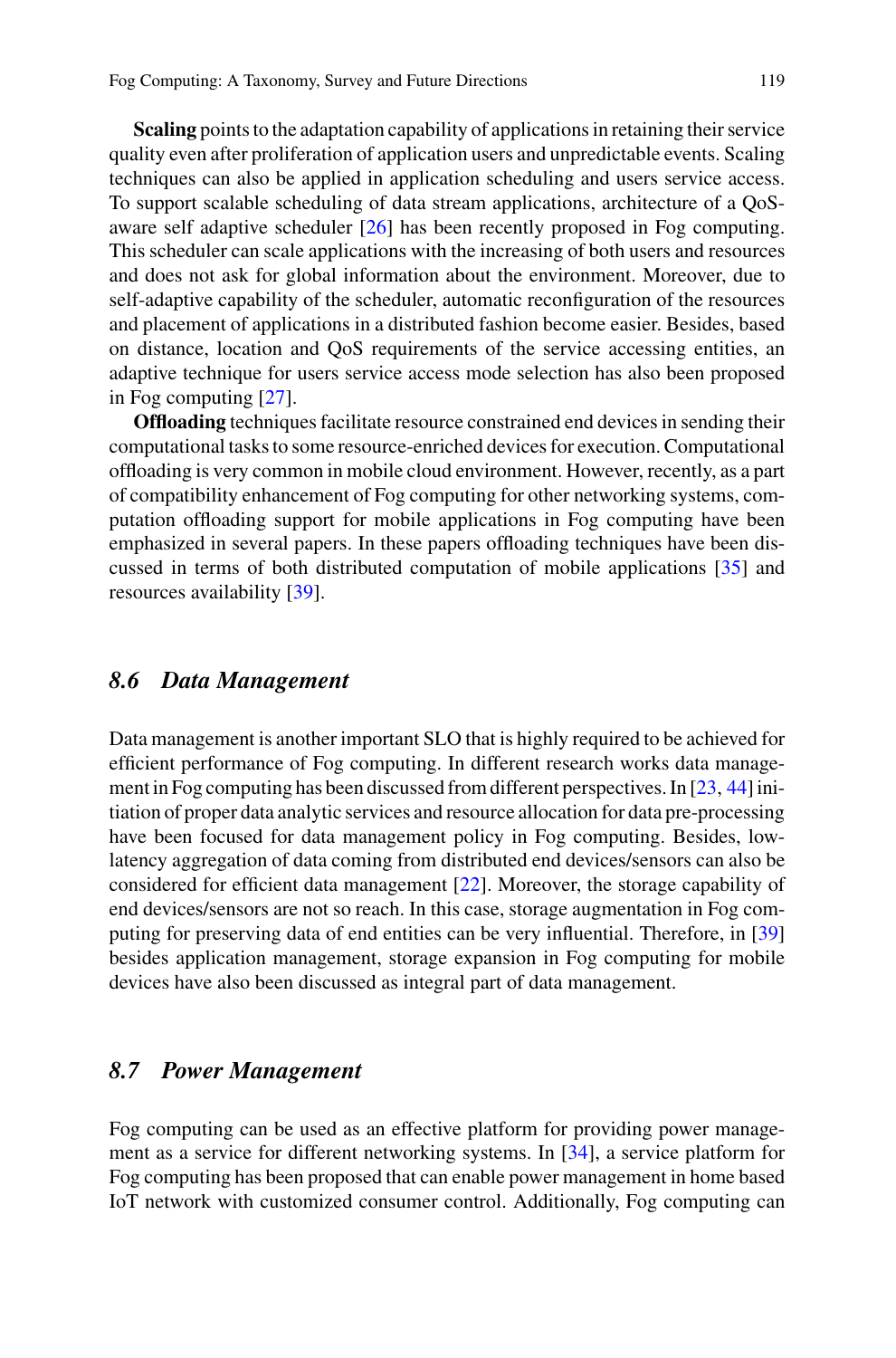manage power usage of centralized Cloud data centres in certain scenarios. Power consumed by Cloud datacentres largely depends on type of running applications. In this case, Fog computing can complement Cloud datacentres by providing infrastructure for hosting several energy-hungry applications. As a consequence energy consumption in Cloud datacentres will be minimized that eventually ensures proper power management for Cloud datacentres [\[18\]](#page-26-3). Moreover, by managing power in Fog computing emission of carbon footprint can also be controlled [\[42](#page-27-9)].

#### **9 Applicable Network System**

Fog computing plays a significant role in IoT. However, in recent research works the applicability of Fog computing in other networking systems (mobile network, content distribution network , radio access network, vehicular network, etc.) have also been highlighted.

#### *9.1 Internet of Things*

In IoT, every devices are interconnected and able to exchange data among themselves. IoT environment can be described from different perspectives. Besides specifying IoT as a network for device to device interaction [\[21,](#page-26-6) [24](#page-26-9), [36](#page-27-3)], in several Fog based research works this interaction have been classified under industry [\[46](#page-27-13)] and home [\[34\]](#page-27-1) based execution environment. Moreover, Wireless Sensors and Actuators Network [\[16\]](#page-26-1), Cyber-Physical Systems [\[28\]](#page-26-13), Embedded system network [\[20](#page-26-5)], etc. have also been considered as different forms of IoT while designing system and service models for Fog computing.

#### *9.2 Mobile Network/Radio Access Network*

Mobile network is another networking system where applicability of Fog computing has been explored through several research works. Basically, in these works much emphasize has been given on investigating the compatibility of Fog computing in 5G mobile networking [\[30](#page-26-15), [33](#page-27-0), [37\]](#page-27-4). 5G enables higher speed communication, signal capacity and much lower latency in service delivery compared to existing cellular systems. Besides 5G, Fog computing can also be applied in other mobile networks like 3G, 4G, etc. Moreover, in another work [\[41](#page-27-8)], power-delay tradeoff driven workload allocation in Fog-Cloud for mobile based communication has been investigated in detail. Radio Access Network (RAN) facilitates communication of individual devices with other entities of a network through radio connections. Cloud assisted RAN named CRAN has already drawn significant research attention. In order to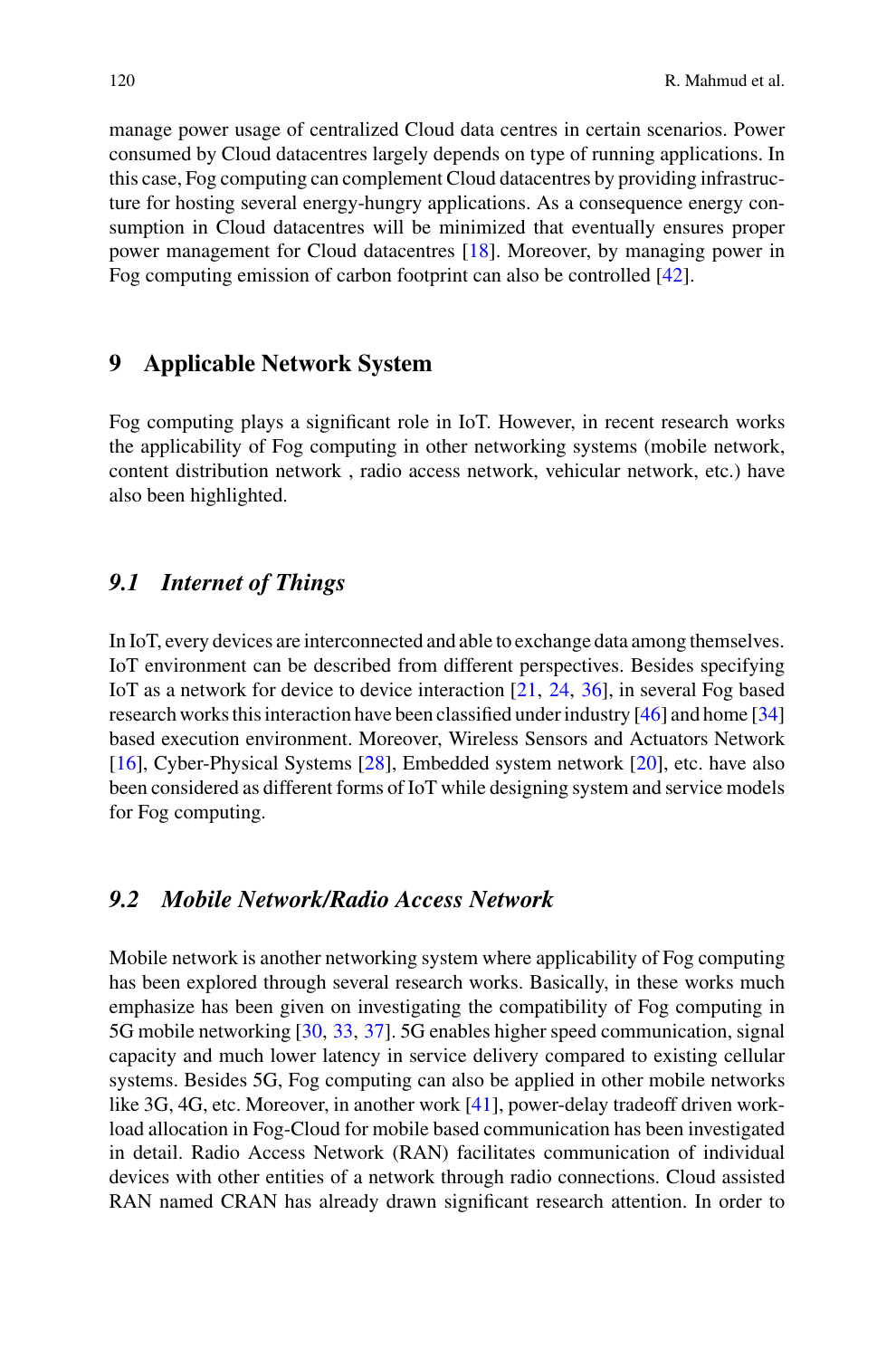complement CRAN, the potentiality of Fog computing based radio access network has also been explored in [\[38\]](#page-27-5).

# *9.3 Long-Reach Passive Optical Network/Power Line Communication*

Long-Reach Passive Optical Network (LRPON) has been introduced for supporting latency-sensitive and bandwidth-intensive home, industry, and wireless oriented backhaul services. Besides, covering a large area, LRPONs simplify network consolidation process. In [\[40\]](#page-27-7), Fog computing has been integrated with LRPONs for optimized network design.

Power-line communication (PLC) is a widely used communication method in Smart Grid. In PLC, using electrical wiring both data and Alternating Current (AC) are simultaneously transmitted. Fog computing enabled PLC in electric power distribution has been discussed elaborately in [\[22](#page-26-7)].

### *9.4 Content Distribution Network*

Content Distribution Network (CDN) is composed of distributed proxy servers that provide content to end-users ensuring high performance and availability. In several Fog based research works [\[19,](#page-26-4) [42\]](#page-27-9), Fog nodes are considered as content servers to support content distribution through Fog computing. Since Fog nodes are placed in distributed manner across the edge of the network, Fog based content services can be accessed by the end users within a very minimal delay. As a consequence, high performance in content distribution will be easier to ensure.

## *9.5 Vehicular Network*

Vehicular network enables autonomous creation of a wireless communication among vehicles for data exchange and resource augmentation. In this networking system vehicles are provided with computational and networking facilities. In several research works [\[29](#page-26-14), [31,](#page-26-16) [32\]](#page-26-17) vehicles residing at the edge network are considered as Fog nodes to promote Fog computing based vehicular network.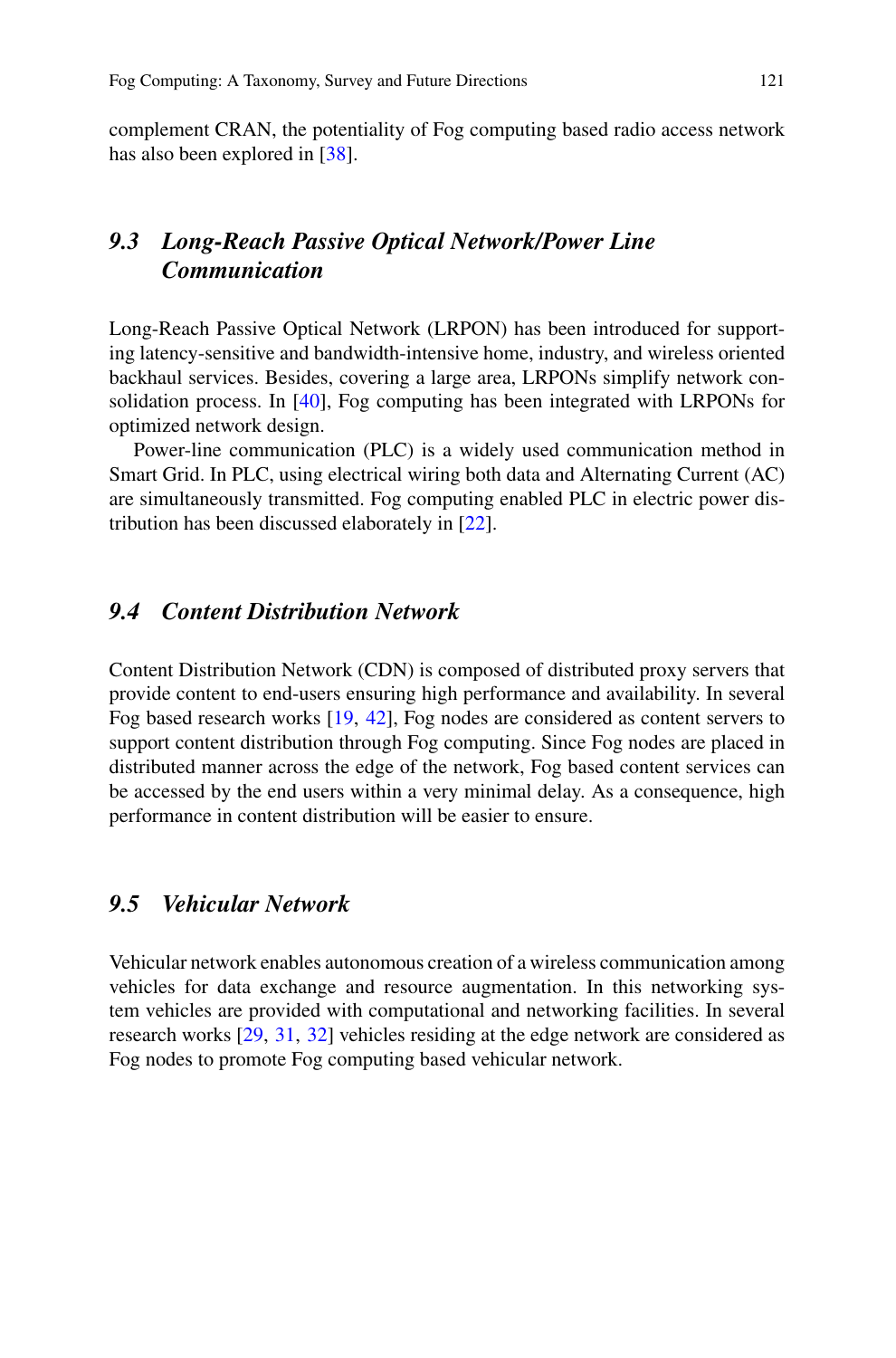### <span id="page-19-0"></span>**10 Security Concern**

Security vulnerability of Fog computing is very high as it resides at the underlying network between end device/sensors and Cloud datacentres. However, in existing literature, security concerns in Fog computing has been discussed in terms of users authentication, privacy, secured data exchange, DoS attack, etc.

# *10.1 Authentication*

Users authentication in Fog based services play an important role in resisting intrusion. Since Fog services are used in "pay as you go" basis, unwanted access to the services are not tolerable in any sense. Besides user authentication, in [\[25\]](#page-26-10), device authentication, data migration authentication and instance authentication has also been observed for secured Fog computing environment.

## *10.2 Privacy*

Fog computing processes data coming from end device/sensors. In some cases, these data are found very closely associated with users situation and interest. Therefore, proper privacy assurance is considered as one of the important security concerns in Fog computing. In [\[31\]](#page-26-16) the challenges regarding privacy in Fog based vehicular computing have been pointed for further investigation.

## *10.3 Encryption*

Basically, Fog computing complements Cloud computing. Data that has been processed in Fog computing, in some cases has to be forwarded towards Cloud. As these data often contains sensitive information, it is highly required to encrypt them in Fog nodes. Taking this fact into account, in [\[23](#page-26-8)], a data encryption layer has been included in the proposed Fog node architecture.

# *10.4 DoS Attack*

Since, Fog nodes are resource constraint, it is very difficult for them to handle large number of concurrent requests. In this case, performance of Fog computing can be degraded to a great extent. To create such severe service disruptions in Fog computing,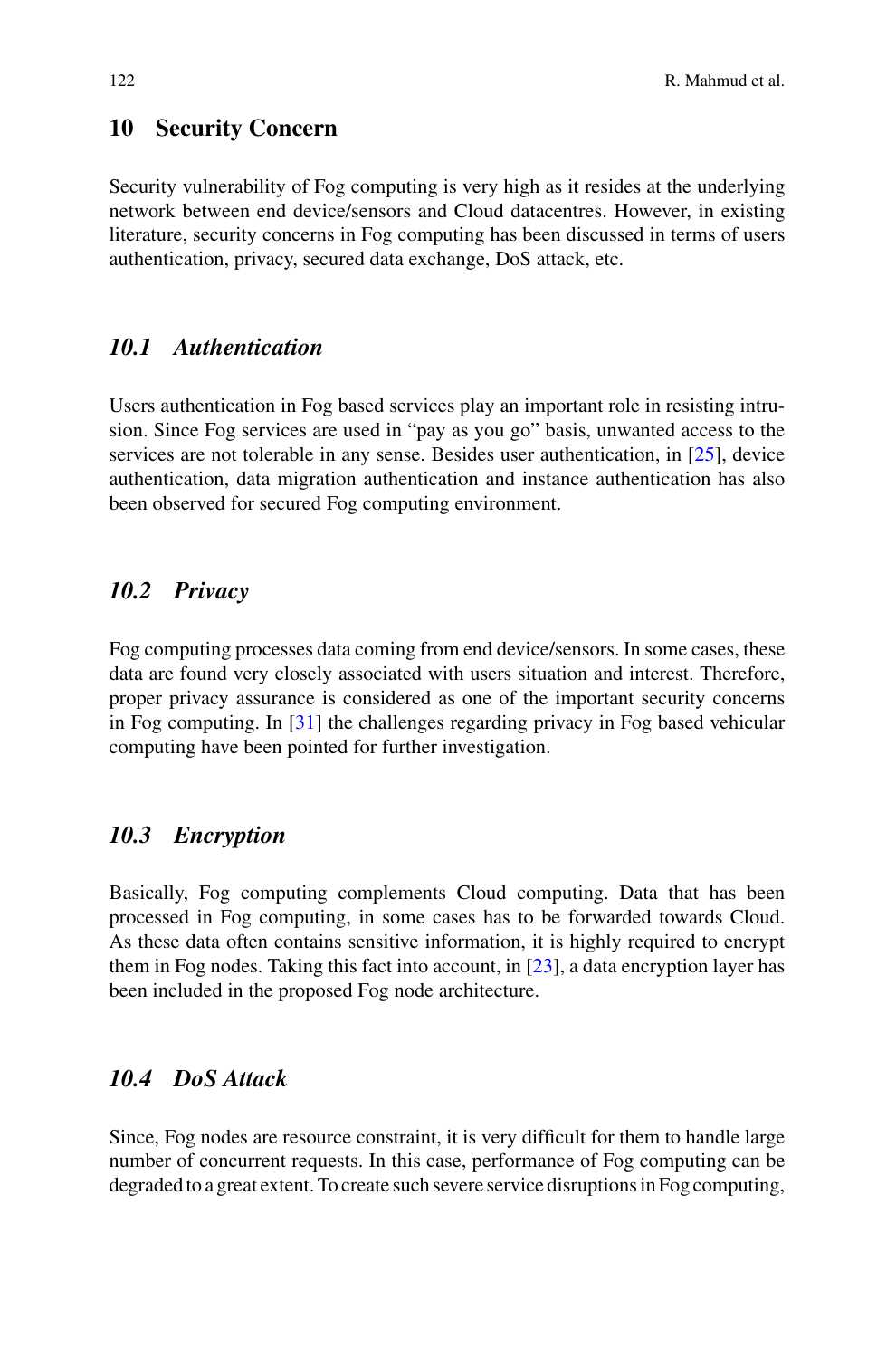Denial-of-Service (DoS) attacks can play vital roles. By making a lot of irrelevant service requests simultaneously, Fog nodes can be made busy for a longer period of time. As a result, resources for hosting useful services become unavailable. In [\[24](#page-26-9)], this kind of DoS attack in Fog computing has been discussed with clarification.

## <span id="page-20-0"></span>**11 Gap Analysis and Future Directions**

Fog computing resides at closer proximity of the end users and extends Cloud based facilities. In serving largely distributed end devices/sensors, Fog computing plays very crucial roles. Therefore, in recent years Fog computing has become one of the major fields of research from both academia and business perspectives. In Table [1,](#page-21-0) a brief summary of some reviewed papers from existing literature of Fog computing has been highlighted. Although many important aspects of Fog computing have been identified in the existing literature, there exist some other issues that are required to be addressed for further improvement of this field. In this section, the gaps from existing literatures along with several future research directions have been discussed.

## *11.1 Context-Aware Resource/Service Provisioning*

Context-awareness can lead to efficient resource and service provisioning in Fog computing. Contextual information in Fog computing can be received in different forms, for example;

- Environmental context : Location, Time (Peak, Off-peak), etc.
- Application context : Latency sensitivity, Application architecture, etc.
- User context: Mobility, Social interactions, Activity, etc.
- Device context: Available resources, Remaining battery life time, etc.
- Network context: Bandwidth, Network traffic, etc.

Although several Fog based research works have considered contextual information in estimating resources, many important aspects of contextual information are still unexplored. Investigation of different techniques to apply contextual information in resource and service management can be a potential field towards Fog based research.

## *11.2 Sustainable and Reliable Fog Computing*

Sustainability in Fog computing optimizes its economic and environmental influence to a great extent. However, the overall sustainable architecture of Fog computing is subject to many issues like assurance of QoS, service reusability, energy-efficient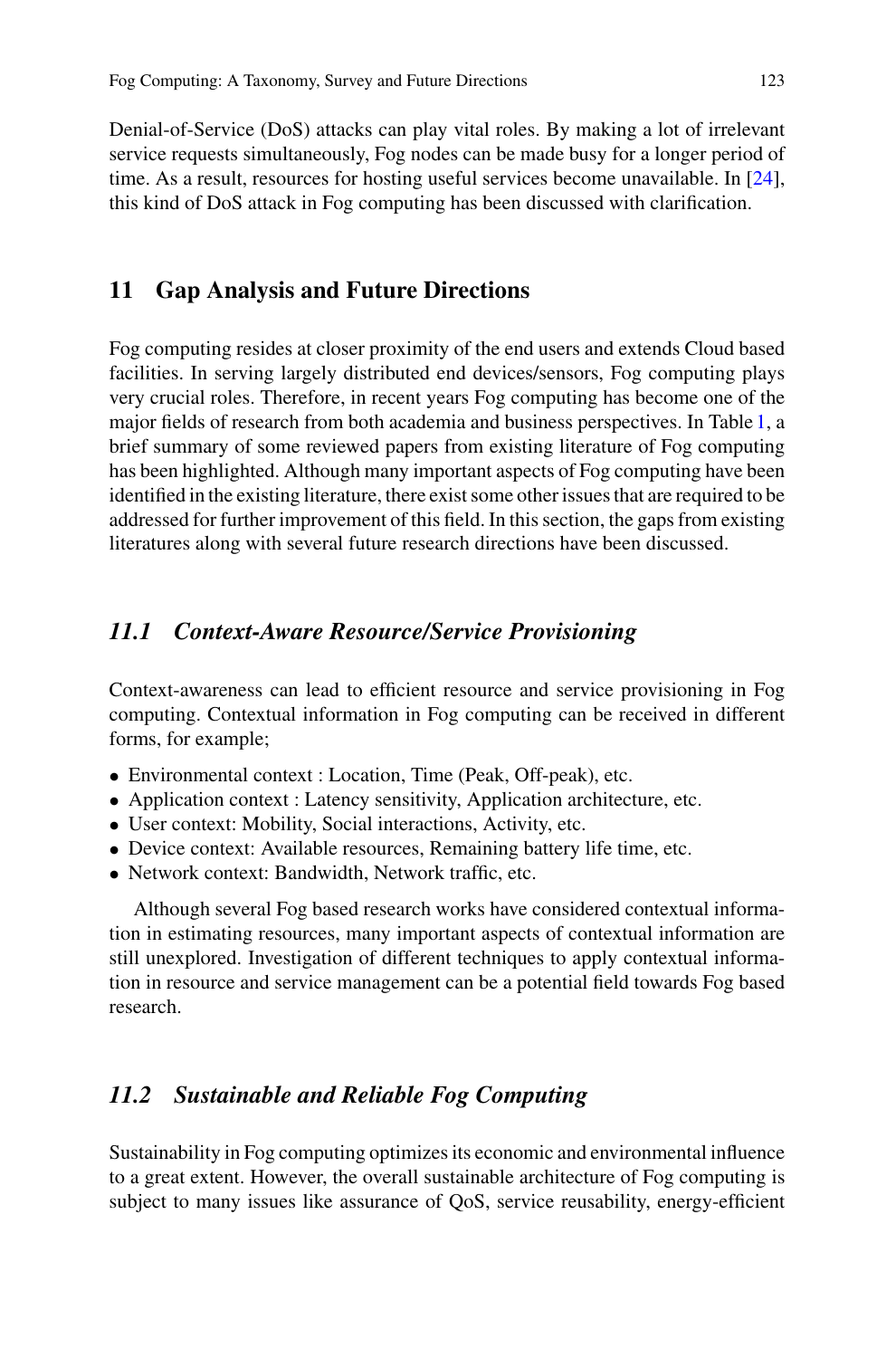| Work                               | Fog nodes                 | Nodal col-               | Provisioning                                     | <b>SLOs</b>                  | Applicable           | Security                 |
|------------------------------------|---------------------------|--------------------------|--------------------------------------------------|------------------------------|----------------------|--------------------------|
|                                    |                           | laboration               | metrics                                          |                              | network              | concerns                 |
| Lee et al.<br>[16]                 | Servers                   | Master-<br>Slave         | Data (flow)                                      | <b>Network</b><br>management | IoT                  |                          |
| Aazam et al.<br>[17]               | <b>Servers</b>            | $\overline{a}$           | Context<br>(user)                                | Resource<br>management       | IoT                  |                          |
| Jalali et al.<br>[18]              | Servers                   | Peer to Peer             | Time<br>(computing)                              | Power<br>management          | <b>CDN</b>           | $\overline{\phantom{0}}$ |
| Zhu et al.<br>[19]                 | <b>Servers</b>            | $\overline{\phantom{0}}$ | Context<br>(user)                                | Application<br>management    | <b>CDN</b>           |                          |
| Zeng et al.<br>$[20]$              | Servers                   | Peer to Peer             | Time (com-<br>munication,<br>computa-<br>tion)   | Resource<br>management       | IoT                  | $\overline{a}$           |
| Hong et al.<br>$[21]$              | Network<br>devices        | Peer to Peer             | Data (size)                                      | Application<br>management    | IoT                  | $\overline{\phantom{0}}$ |
| Nazmudeen<br>et al. [22]           | Network<br>devices        | Master-<br>Slave         | Data (size)                                      | Data<br>management           | <b>PLC</b>           |                          |
| Aazam et al.<br>$\lceil 23 \rceil$ | Network<br>devices        | $\overline{\phantom{0}}$ | Data (size)                                      | Network<br>management        | IoT                  | Data<br>encryption       |
| Cirani et al.<br>[24]              | Network<br>devices        | $\overline{\phantom{0}}$ | Context<br>(application)                         | Network<br>management        | IoT                  | DoS attack               |
| Dsouza et<br>al. [25]              | Cloudlets                 | Peer to Peer             | Context<br>(application)                         | Network<br>management        | IoT                  | Authentication           |
| Cardellini et<br>al. $[26]$        | Cloudlets                 | Cluster                  | Context<br>(application)                         | Application<br>management    | IoT                  |                          |
| Yan et al.<br>[27]                 | Base<br>stations          | Cluster                  | Context<br>(user)                                | Application<br>management    | RAN                  | $\overline{\phantom{0}}$ |
| Gu et al.<br>$[28]$                | Base<br>stations          | Peer to Peer             | Cost<br>(deploy-<br>ment,<br>communica-<br>tion) | Resource<br>management       | IoT                  |                          |
| Truong et al.<br>[29]              | Base<br>stations          | Master-<br>Slave         | Context<br>(application)                         | Network<br>management        | Vehicular<br>network | $\overline{\phantom{0}}$ |
| Oueis et al.<br>[30]               | Base<br>stations          | Cluster                  | Time<br>(deadline)                               | Latency<br>management        | Mobile<br>network    |                          |
| Hou et al.<br>[31]                 | Vehicles                  | Cluster                  | Context<br>(user)                                | Resource<br>management       | Vehicular            | Privacy                  |
| Ye et al. [32]                     | Vehicles                  | $\overline{a}$           | Time<br>(deadline)                               | Application<br>management    | Vehicular            | $\overline{\phantom{0}}$ |
| Oueis et al.<br>$[33]$             | Base<br>stations          | Cluster                  | Data (flow)                                      | Resource<br>management       | Mobile<br>network    |                          |
| Faruque et<br>al. [34]             | <b>Network</b><br>devices | Cluster                  | Energy con-<br>sumption                          | Power<br>management          | IoT                  |                          |

<span id="page-21-0"></span>**Table 1 Review of state-of-art in Fog Computing**

(continued)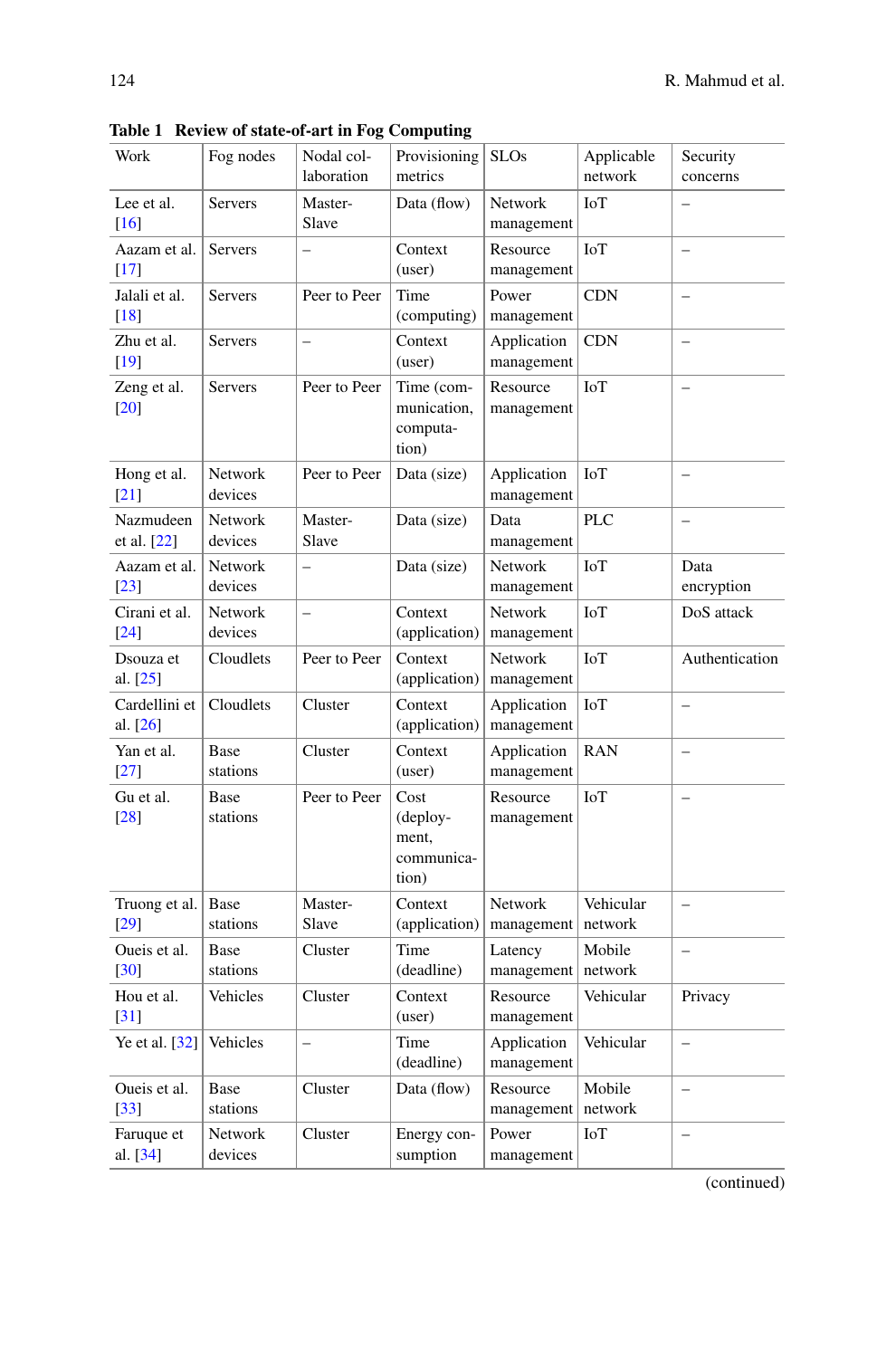| Work                         | Fog nodes                 | Nodal col-<br>laboration | Provisioning<br>metrics                        | <b>SLOs</b>                   | Applicable<br>network | Security<br>concerns     |
|------------------------------|---------------------------|--------------------------|------------------------------------------------|-------------------------------|-----------------------|--------------------------|
| Shi et al.<br>[35]           | <b>Network</b><br>devices | Peer to Peer             | Context<br>(application)                       | Application<br>management     | Mobile<br>network     | -                        |
| Giang et al.<br>[36]         | <b>Network</b><br>devices | Peer to Peer             | Data (flow)                                    | Application<br>management     | IoT                   | $\overline{\phantom{0}}$ |
| Intharawijitr<br>et al. [37] | <b>Servers</b>            | $\overline{\phantom{0}}$ | Time (com-<br>munication,<br>computa-<br>tion) | Latency<br>management         | Mobile<br>network     | $\overline{\phantom{0}}$ |
| Peng et al.<br>$[38]$        | Base<br>stations          | Peer to Peer             | Data (size)                                    | Network<br>management         | <b>RAN</b>            | $\overline{\phantom{0}}$ |
| Hassan et al.<br>[39]        | <b>Network</b><br>devices | Cluster                  | Cost<br>(execution,<br>communica-<br>tion)     | Application<br>management     | Mobile<br>network     | Privacy                  |
| Zhang et al.<br>[40]         | Cloudlets                 | Peer to Peer             | Cost<br>(deploy-<br>ment)                      | Cost<br>management            | <b>LRPON</b>          |                          |
| Deng et al.<br>[41]          | <b>Network</b><br>devices | Peer to Peer             | Data (Size)                                    | Application<br>management     | Mobile<br>network     |                          |
| Do et al.<br>[42]            | Network<br>devices        |                          | Energy con-<br>sumption                        | CO <sub>2</sub><br>management | <b>CDN</b>            |                          |
| Aazam et al.<br>[43]         | <b>Servers</b>            | $\overline{\phantom{0}}$ | Context<br>(user)                              | Resource<br>management        | IoT                   |                          |
| Datta et al.<br>[44]         | <b>Network</b><br>devices | Peer to Peer             | Context<br>(user)                              | Data<br>management            | Vehicular<br>network  |                          |
| Aazam et al.<br>[45]         | Servers                   | $\overline{a}$           | Context<br>(user)                              | Resource<br>management        | IoT                   | $\equiv$                 |
| Gazis et al.<br>[46]         | Network<br>devices        | $\overline{a}$           | Context<br>(application)                       | Resource<br>management        | IoT                   | $\overline{\phantom{0}}$ |

**Table 1** (continued)

resource management etc. On the other hand, reliability in Fog computing can be discussed in terms of consistency of Fog nods, availability of high performance services, secured interactions, fault tolerance etc. In the existing literature a very narrow discussion towards sustainable and reliable Fog computing has been provided. Further research in this area is highly recommended for the desired performance of Fog computing.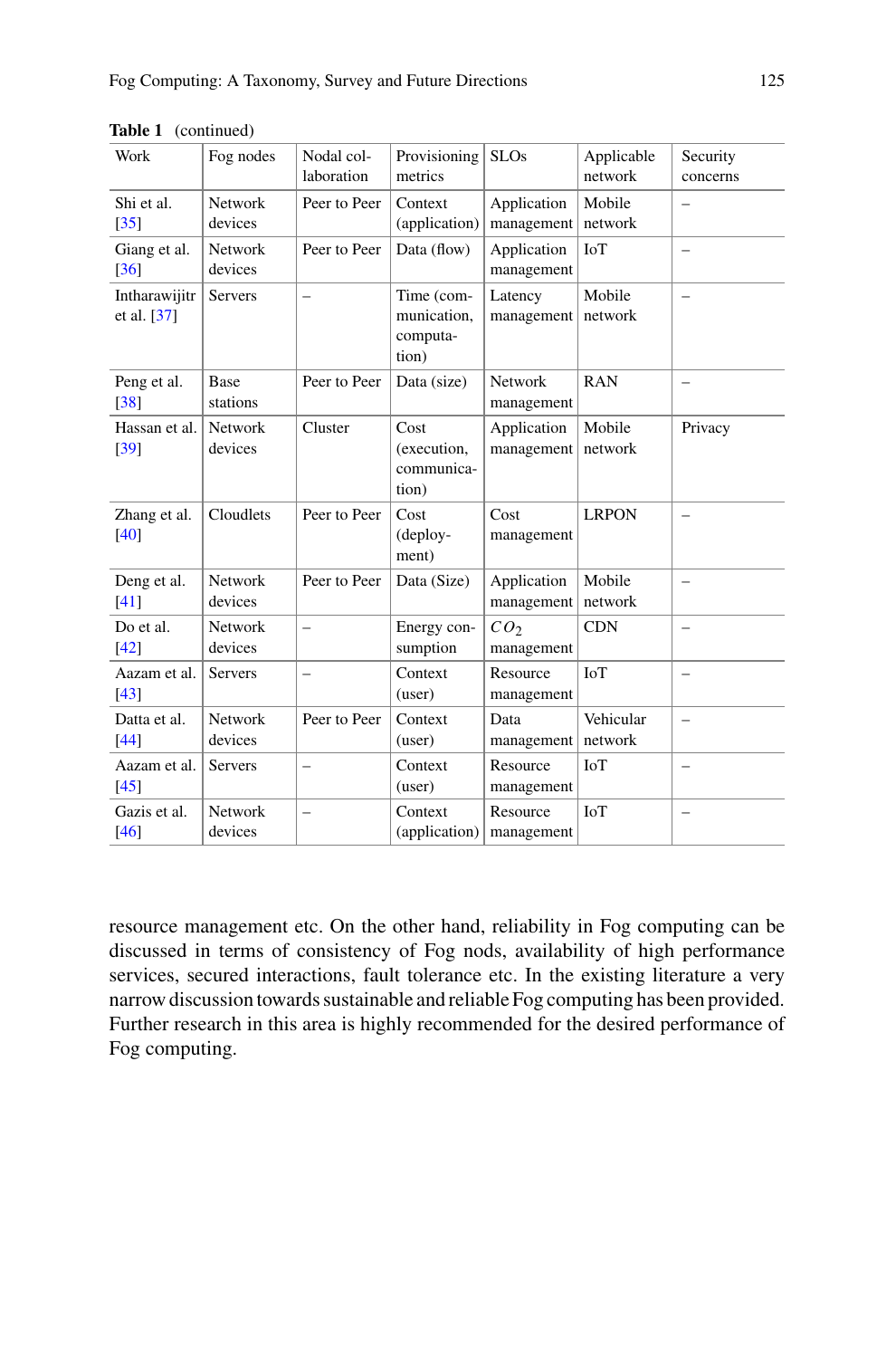## *11.3 Interoperable Architecture of Fog Nodes*

Generally, Fog nodes are specialised networking components with computational facilities. More precisely, besides performing traditional networking activities like packet forwarding, routing, switching, etc., Fog nodes perform computational tasks. In some scenarios where real time interactions are associated, Fog nodes have to perform more as a computational component rather than a networking component. In other cases, networking capabilities of Fog nodes become prominent over computational capabilities. Therefore, an interoperable architecture of Fog nodes that can be self customized according to the requirements is very necessary. In existing literature although many unique Fog nodes architecture have been proposed, the real interoperable architecture of Fog nodes are still required to be investigated.

## *11.4 Distributed Application Deployment*

Fog nodes are distributed across the edge and not all of them are highly resource occupied. In this case, large scale application deployment on single Fog node is not often feasible. Modular development of large scale applications and their distributed deployment over resource constrained Fog nodes can be an effective solution. In existing literature of Fog computing several programming platforms for distributed application development and deployment have been proposed. However, the issues regarding distribute application deployment such as latency management, dataflow management, QoS assurance, edge-centric affinity of real-time applications etc. have not been properly addressed.

## *11.5 Power Management Within Fog*

Fog nodes have to deal with huge number of service requests coming from end devices/sensors simultaneously. One of the trivial solutions is to deploy Fog nodes in the environment according to the demand. However, this approach will increase the number of computationally active Fog nodes to a great extent, that eventually affects total power consumption of the system. Therefore, while responding large number service requests, proper power management within Fog network is very necessary. However in existing literature, Fog computing have been considered for minimizing power consumption in Cloud datacentres. Optimization of energy usage within the Fog network are yet to be investigated. Moreover, in order to manage power in Fog environment, consolidation of Fog nodes by migrating tasks from one node to another node can be effective in some scenarios. Investigation towards the solutions of optimal task migration can also be a potential field of Fog based research.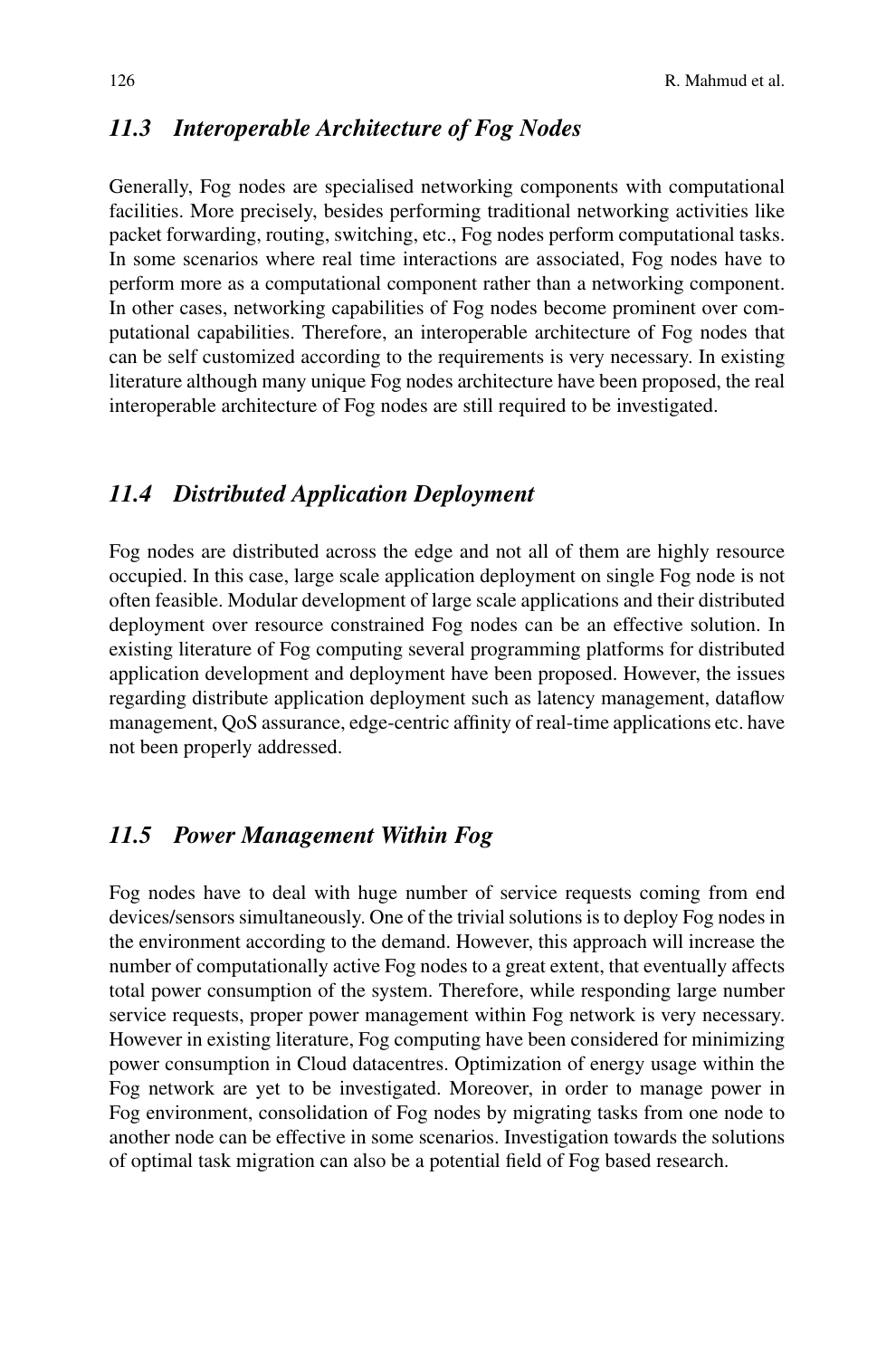## *11.6 Multi-tenant Support in Fog Resources*

Available resources of Fog nodes can be virtualized and allocated to multiple users. In the existing literature, multi-tenant support in Fog resources and scheduling the computation tasks according to their QoS requirements have not been investigated in detail. Future researches can be conducted targeting this limitation of existing literature.

## *11.7 Pricing, Billing in Fog Computing*

Fog computing can provide utility services like Cloud computing. In Cloud computing typically users are charged according to the horizontal scale of usage. Unlike Cloud computing, in Fog vertical arrangement of resources contributes to the expenses of both users and providers to a great extent. Therefore, the pricing and billing policies in Fog generally differ significantly from the Cloud oriented policies. Besides, due to lack of proper pricing and billing policies of Fog based services, most often users face difficulty in identifying suitable providers for conducting SLA. In such circumstance, a proper pricing and billing policy of Fog based services will surely be considered as potential contribution in field of Fog computing.

#### *11.8 Tools for Fog Simulation*

Real-world testbed for evaluating performance of Fog based policies is often very expensive to develop and not scalable in many cases. Therefore, for preliminary evaluation of proposed Fog computing environments many researchers look for efficient toolkit for Fog simulation. However, till now very less number of Fog simulator are available (e.g. *iFogSim* [\[47](#page-27-14)]). Development of new efficient simulator for Fog computing can be taken into account as future research.

## *11.9 Programming Languages and Standards for Fog*

Basically Fog computing has been designed for extending Cloud based services such as IaaS, PaaS, SaaS, etc. to the proximity of IoT devices/sensors. As the structure of Fog differs from Cloud, modification or improvement of existing standards and associate programming languages to enable Cloud-based services in Fog are highly required. Moreover, for seamless and flexible management of large number connections in Fog, development of efficient networking protocols and user interfaces are also necessary.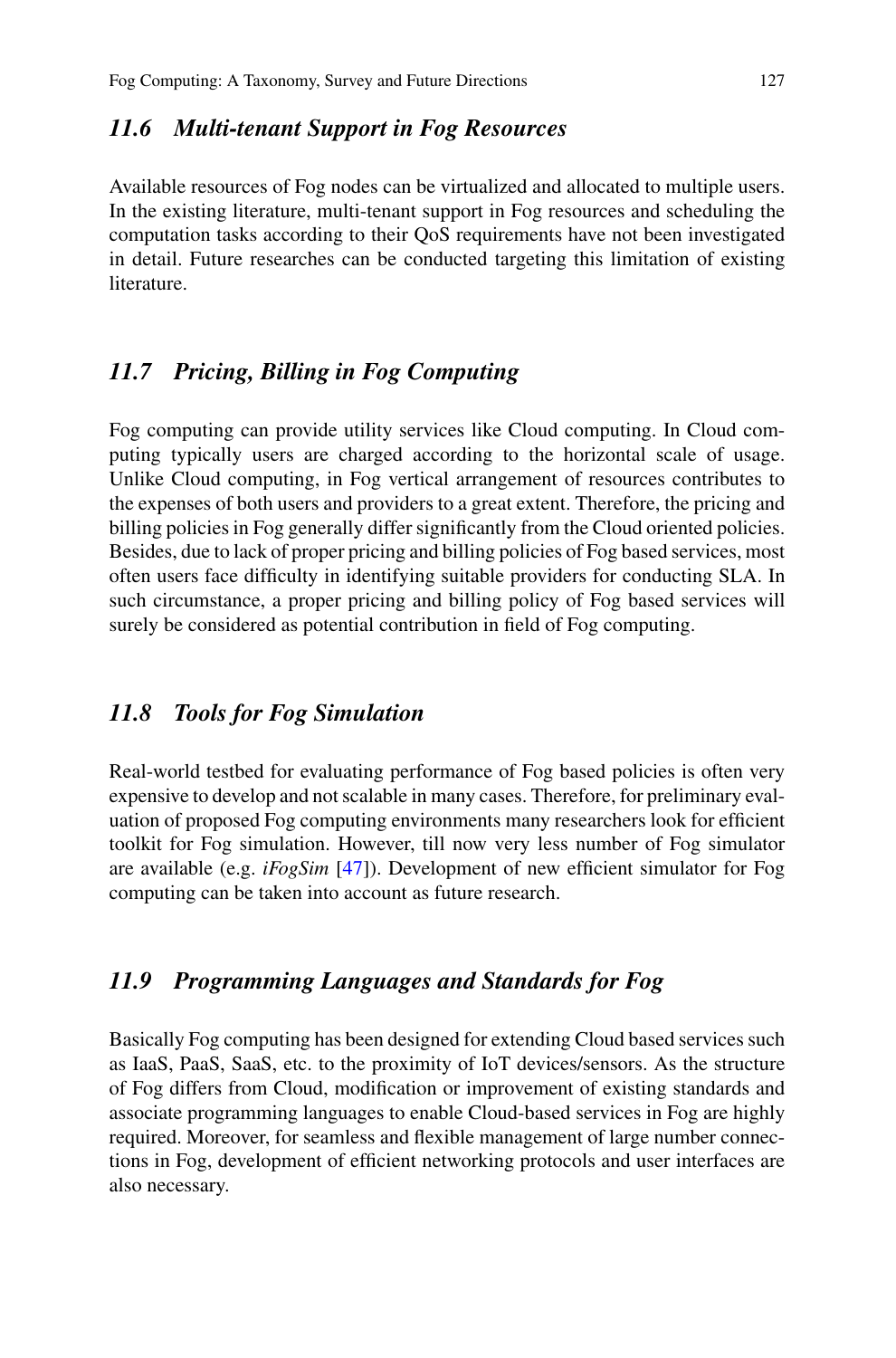#### **12 Summary and Conclusions**

In this chapter, we surveyed recent developments in Fog computing. Challenges in Fog computing is discussed here in terms of structural, service and security related issues. Based on the identified key challenges and properties, a taxonomy of Fog computing has also been presented. Our taxonomy classifies and analyses the existing works based on their approaches towards addressing the challenges. Moreover, based on the analysis, we proposed some promising research directions that can be pursued in the future.

## **References**

- <span id="page-25-0"></span>1. Dastjerdi, A., H. Gupta, R. Calheiros, S. Ghosh, and R. Buyya. 2016. Chapter 4—fog computing: Principles, architectures, and applications. In *Internet of Things: Principles and Paradigms*, ed. R. Buyya, and A.V. Dastjerdi, 61–75. New York: Morgan Kaufmann.
- <span id="page-25-1"></span>2. Sarkar, S., and S. Misra. 2016. Theoretical modelling of fog computing: A green computing paradigm to support iot applications. *IET Networks* 5(2): 23–29.
- <span id="page-25-2"></span>3. Bonomi, F., R. Milito, J. Zhu, and S.Addepalli. 2012. Fog computing and its role in the internet of things. In *Proceedings of the first edition of the MCC workshop on Mobile cloud computing*, ACM, 13–16.
- <span id="page-25-3"></span>4. Sarkar, S., S. Chatterjee, and S. Misra. 2015. Assessment of the suitability of fog computing in the context of internet of things. *IEEE Transactions on Cloud Computing* PP(99): 1–1.
- <span id="page-25-4"></span>5. Garcia Lopez, P., A. Montresor, D. Epema, A. Datta, T. Higashino, A. Iamnitchi, M. Barcellos, P. Felber, and E. Riviere. 2015. Edge-centric computing: Vision and challenges. *ACM SIGCOMM Computer Communication Review* 45(5): 37–42.
- <span id="page-25-5"></span>6. Varghese, B., N. Wang, S. Barbhuiya, P. Kilpatrick, and D.S. Nikolopoulos. 2016. Challenges and opportunities in edge computing. In *Proceedings of the IEEE International Conference on Smart Cloud*, 20–26.
- <span id="page-25-6"></span>7. Shi, W., J. Cao, Q. Zhang, Y. Li, and L. Xu. 2016. Edge computing: vision and challenges. *IEEE Internet of Things Journal* 3(5): 637–646.
- <span id="page-25-7"></span>8. Hu, Y.C., M. Patel, D. Sabella, N. Sprecher, and V. Young. 2015. Mobile edge computinga key technology towards 5g. *ETSI White Paper* 11: 1–16.
- 9. Klas, G.I. 2015. Fog Computing and Mobile Edge Cloud Gain Momentum Open Fog Consortium, ETSI MEC and Cloudlets. [http://yucianga.info/?p=938.](http://yucianga.info/?p=938)
- <span id="page-25-9"></span><span id="page-25-8"></span>10. Cau, E., M. Corici, P. Bellavista, L. Foschini, G. Carella, A. Edmonds, and T.M. Bohnert. 2016. Efficient exploitation of mobile edge computing for virtualized 5g in epc architectures. In *4th IEEE International Conference on Mobile Cloud Computing, Services, and Engineering (MobileCloud)*, (March 2016), 100–109.
- <span id="page-25-10"></span>11. Ahmed, A., and E. Ahmed. 2016. A survey on mobile edge computing. In *Proceedings of the 10th IEEE International Conference on Intelligent Systems and Control (ISCO 2016)*, Coimbatore, India.
- <span id="page-25-11"></span>12. Mahmud, M.R., M. Afrin, M.A. Razzaque, M.M. Hassan, A. Alelaiwi, and M. Alrubaian. 2016. Maximizing quality of experience through context-aware mobile application scheduling in cloudlet infrastructure. *Software: Practice and Experience* 46(11): 1525–1545. spe.2392.
- <span id="page-25-12"></span>13. Sanaei, Z., S. Abolfazli, A. Gani, and R. Buyya. 2014. Heterogeneity in mobile cloud computing: Taxonomy and open challenges. *IEEE Communications Surveys and Tutorials* 16(1): 369–392.
- <span id="page-25-13"></span>14. Bahl, P., R.Y. Han, L.E. Li, and M. Satyanarayanan. 2012. Advancing the state of mobile cloud computing. In *Proceedings of the third ACM workshop on Mobile cloud computing and services,* ACM, 21–28.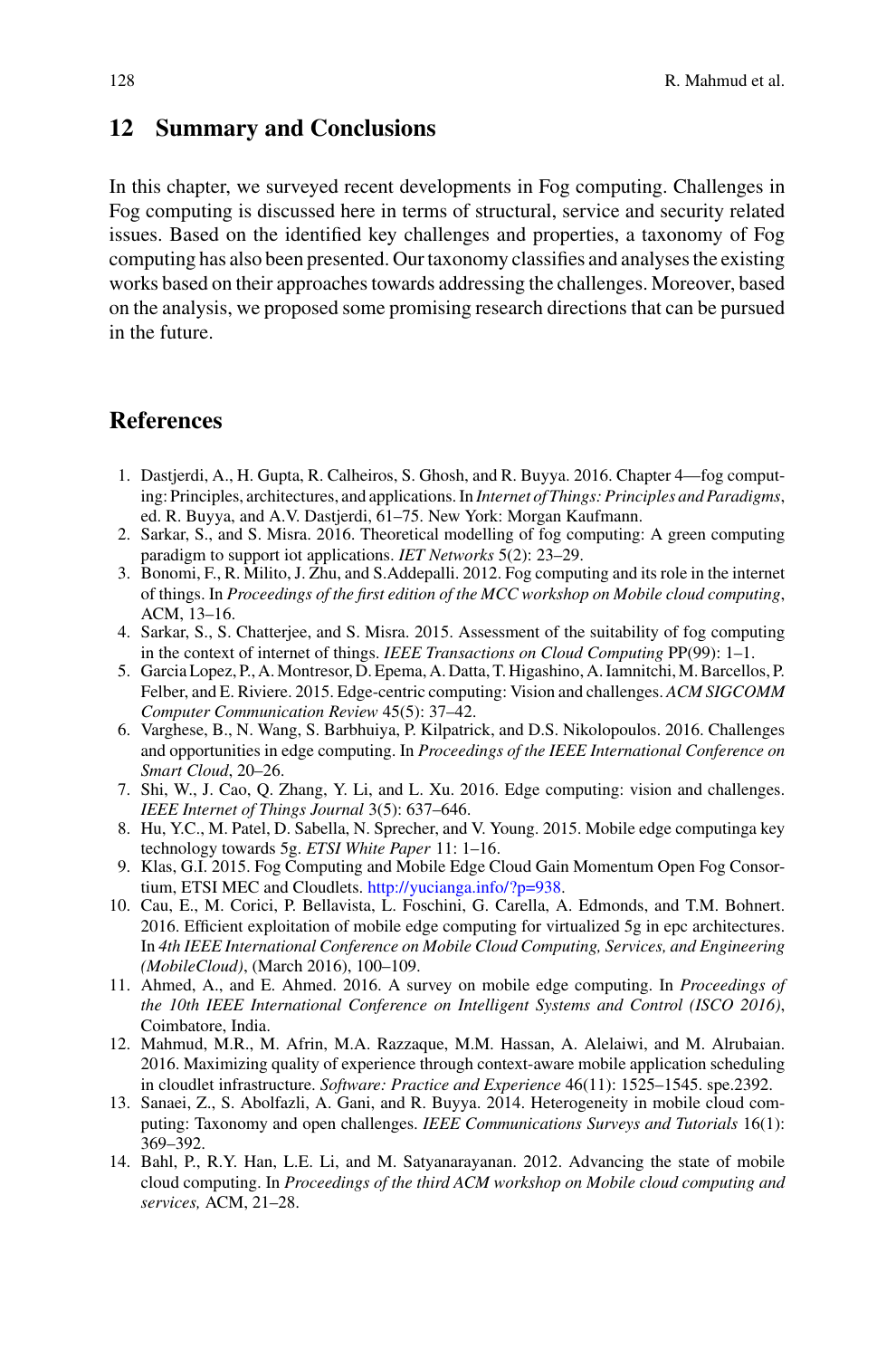- <span id="page-26-0"></span>15. Satyanarayanan, M., G. Lewis, E. Morris, S. Simanta, J. Boleng, and K. Ha. 2013. The role of cloudlets in hostile environments. *IEEE Pervasive Computing* 12(4): 40–49.
- <span id="page-26-1"></span>16. Lee, W., K. Nam, H.G. Roh, S.H. Kim. 2016. A gateway based fog computing architecture for wireless sensors and actuator networks. In *18th International Conference on Advanced Communication Technology (ICACT),* IEEE, 210–213.
- <span id="page-26-2"></span>17. Aazam, M., and E.N. Huh. 2015. Fog computing micro datacenter based dynamic resource estimation and pricing model for iot. *In IEEE 29th International Conference on Advanced Information Networking and Applications.* (March 2015), 687–694.
- <span id="page-26-3"></span>18. Jalali, F., K. Hinton, R. Ayre, T. Alpcan, and R.S. Tucker. 2016. Fog computing may help to save energy in cloud computing. *IEEE Journal on Selected Areas in Communications* 34(5): 1728–1739.
- <span id="page-26-4"></span>19. Zhu, J., D.S. Chan, M.S. Prabhu, P. Natarajan, H. Hu, F. Bonomi. 2013. Improving web sites performance using edge servers in fog computing architecture. In *Service Oriented System Engineering (SOSE), 2013 IEEE 7th International Symposium on,* (March 2013), 320–323.
- <span id="page-26-5"></span>20. Zeng, D., L. Gu, S. Guo, Z. Cheng, and S. Yu. 2016. Joint optimization of task scheduling and image placement in fog computing supported software-defined embedded system. *IEEE Transactions on Computers* PP(99): 1–1.
- <span id="page-26-6"></span>21. Hong, K., D. Lillethun, U. Ramachandran, B. Ottenwälder, and B. Koldehofe. 2013. Mobile fog: A programming model for large-scale applications on the internet of things. In *Proceedings of the second ACM SIGCOMM workshop on Mobile cloud computing,* ACM, 15–20.
- <span id="page-26-7"></span>22. Nazmudeen, M.S.H., A.T. Wan, and S.M. Buhari. 2016. Improved throughput for power line communication (plc) for smart meters using fog computing based data aggregation approach. In *IEEE International Smart Cities Conference (ISC2),* (Sept 2016), 1–4.
- <span id="page-26-8"></span>23. Aazam, M., and E.N. Huh. 2014. Fog computing and smart gateway based communication for cloud of things. In *Future Internet of Things and Cloud (FiCloud), International Conference on IEEE (2014),* 464–470.
- <span id="page-26-9"></span>24. Cirani, S., G. Ferrari, N. Iotti, and M. Picone. 2015. The iot hub: A fog node for seamless management of heterogeneous connected smart objects. In *12th Annual IEEE International Conference on Sensing, Communication, and Networking-Workshops (SECON Workshops), IEEE (2015),* 1–6.
- <span id="page-26-10"></span>25. Dsouza, C., G.J. Ahn, and M. Taguinod.2014. Policy-driven security management for fog computing: Preliminary framework and a case study. In: *IEEE 15th International Conference on Information Reuse and Integration (IRI), (Aug 2014),* 16–23.
- <span id="page-26-11"></span>26. Cardellini, V., V. Grassi, F.L. Presti, and M. Nardelli. 2015. On qos-aware scheduling of data stream applications over fog computing infrastructures. In *IEEE Symposium on Computers and Communication (ISCC),* (July 2015), 271–276.
- <span id="page-26-12"></span>27. Yan, S., M. Peng, and W. Wang. 2016. User access mode selection in fog computing based radio access networks. In *IEEE International Conference on Communications (ICC),*(May 2016), 1–6.
- <span id="page-26-13"></span>28. Gu, L., D. Zeng, S. Guo, A. Barnawi, and Y. Xiang. 2015. Cost-efficient resource management in fog computing supported medical cps. *IEEE Transactions on Emerging Topics in Computing* PP(99): 1–1.
- <span id="page-26-14"></span>29. Truong, N.B., G.M. Lee, and Y. Ghamri-Doudane. 2015. Software defined networking-based vehicular adhoc network with fog computing. In *IFIP/IEEE International Symposium on Integrated Network Management (IM),*(May 2015), 1202–1207.
- <span id="page-26-15"></span>30. Oueis, J., E.C. Strinati, S. Sardellitti, and S.Barbarossa. 2015. Small cell clustering for efficient distributed fog computing: A multi-user case. In *Vehicular Technology Conference (VTC Fall),* IEEE 82nd. (Sept 2015), 1–5.
- <span id="page-26-16"></span>31. Hou, X., Y. Li, M. Chen, D. Wu, D. Jin, and S. Chen. 2016. Vehicular fog computing: A viewpoint of vehicles as the infrastructures. *IEEE Transactions on Vehicular Technology* 65(6): 3860–3873.
- <span id="page-26-17"></span>32. Ye, D., M. Wu, S. Tang, and R. Yu. 2016. Scalable fog computing with service offloading in bus networks. In *IEEE 3rd international Conference on Cyber Security and Cloud Computing (CSCloud),* (June 2016), 247–251.